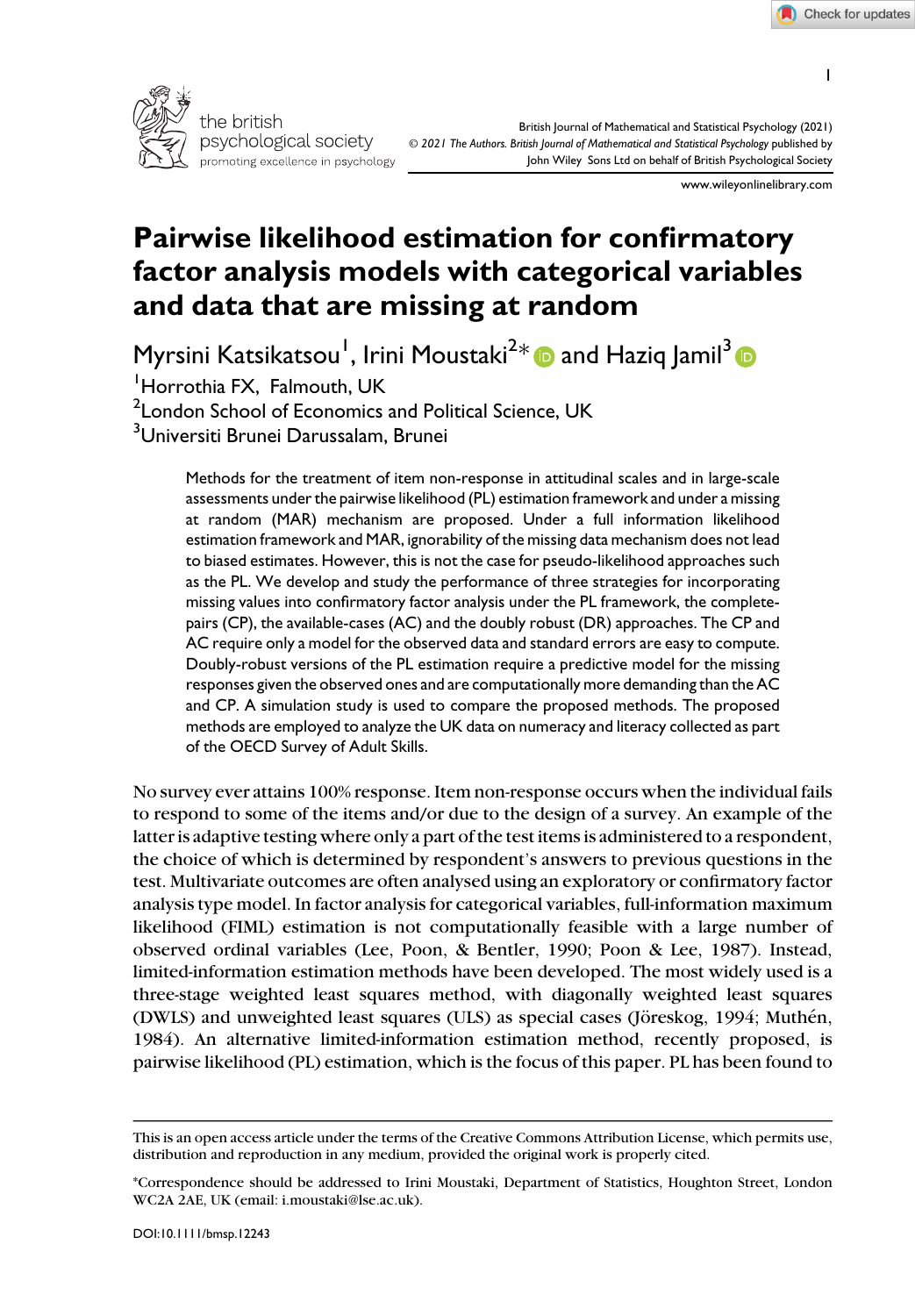be a competitive alternative to DWLS and ULS for fitting confirmatory factor analysis (CFA) models with binary/ordinal variables (De Leon, 2005; Jöreskog & Moustaki, 2001; Katsikatsou, 2013; Katsikatsou, Moustaki, Yang-Wallentin, & Jöreskog, 2012; Liu, 2007; Xi, 2011).

In the context of item non-response the missing at random (MAR) assumption implies that the probability of missingness depends only on observed data (Rubin, 1976). For models with latent variables, it is also important to distinguish between covariatedependent MAR (CD-MAR) (Asparouhov & Muthén, 2010), in which the probability of missingness depends on observed covariates, and indicator-dependent MAR (ID-MAR), in which the probability of missingness depends on the observed variables that are used as the indicators for measuring the latent variable(s). In Rubin's (1976) terminology, when the parameters of the missingness mechanism and those of the substantive model for the observed data are distinct, MAR missingness is ignorable for likelihood-based estimation, meaning that the estimation of the substantive model can be done without specifying a model for the probability of missingness. The result of MAR ignorability, however, applies only to FIML and cannot be extended, in general, to limitedinformation estimation methods such as three-stage weighted least squares and pairwise likelihood which is a pseudo-likelihood method (Molenberghs, Kenward, Verbeke, & Birhanu, 2011).

Item non-response is typically dealt with by either pairwise deletion (for each computation involving a pair of variables, individuals missing either item in the pair are excluded) or by listwise deletion, also known as complete-case analysis (each individual with any missing data is excluded). These approaches deal adequately only with cases where the data are missing completely at random. Otherwise, there remains the concern that excluding the non-response in this way may lead to bias. For factor analysis models with ordinal variables, Asparouhov and Muthén (2010) noted that, applying listwise or pairwise deletion, DWLS and ULS provide unbiased estimates for the model parameters only under CD-MAR and not under ID-MAR. Thus, in the paper, we focus on ID-MAR data missingness under the PL estimation framework.

Within the pseudo-likelihood estimation framework, Molenberghs et al. (2011) study the ignorability issue under MAR for incomplete clustered data and longitudinal data with monotone missingness. They found that pairwise and listwise estimators yield biased estimates in general under MAR. They propose instead a method that is based on inverse probability weighting (IPW) and another method that combines both IPW and ideas from doubly robust (DR) methods (Bang & Robins, 2005; Robins, Rotnitzky, & Zhao, 1995). In the IPW approach, the contribution of an individual to the likelihood is weighted by the inverse probability of their response pattern being observed (Robins & Rotnitzky, 1992; Robins, Rotnitzky, & Zhao, 1994; Robins et al., 1995; Rotnitzky, 2009). In the DR case, weighting is complemented by incorporating a predictive model for the missing values given the observed values (Bang & Robins, 2005; Rotnitzky, 2009; Scharfstein, Rotnitzky, & Robins, 1999). DR is preferred to the IPW approach because IPW is sensitive to misspecification of the missing-data mechanism model, while DR estimators remain consistent when either the model for the missingness mechanism or the predictive model is correctly specified (Bang & Robins, 2005). For this reason, in this paper we do not consider any IPW formulations of PL for CFA models. Molenberghs et al., 2011 apply the DR approach to complete pairs (CP) and available cases (AC) separately to arrive at the same log-likelihood function where the terms referring to the missing-data mechanism model cancel out. Thus, the DR formulation of PL includes only the predictive terms. Molenberghs et al., 2011 provide details of the DR approach for the special case of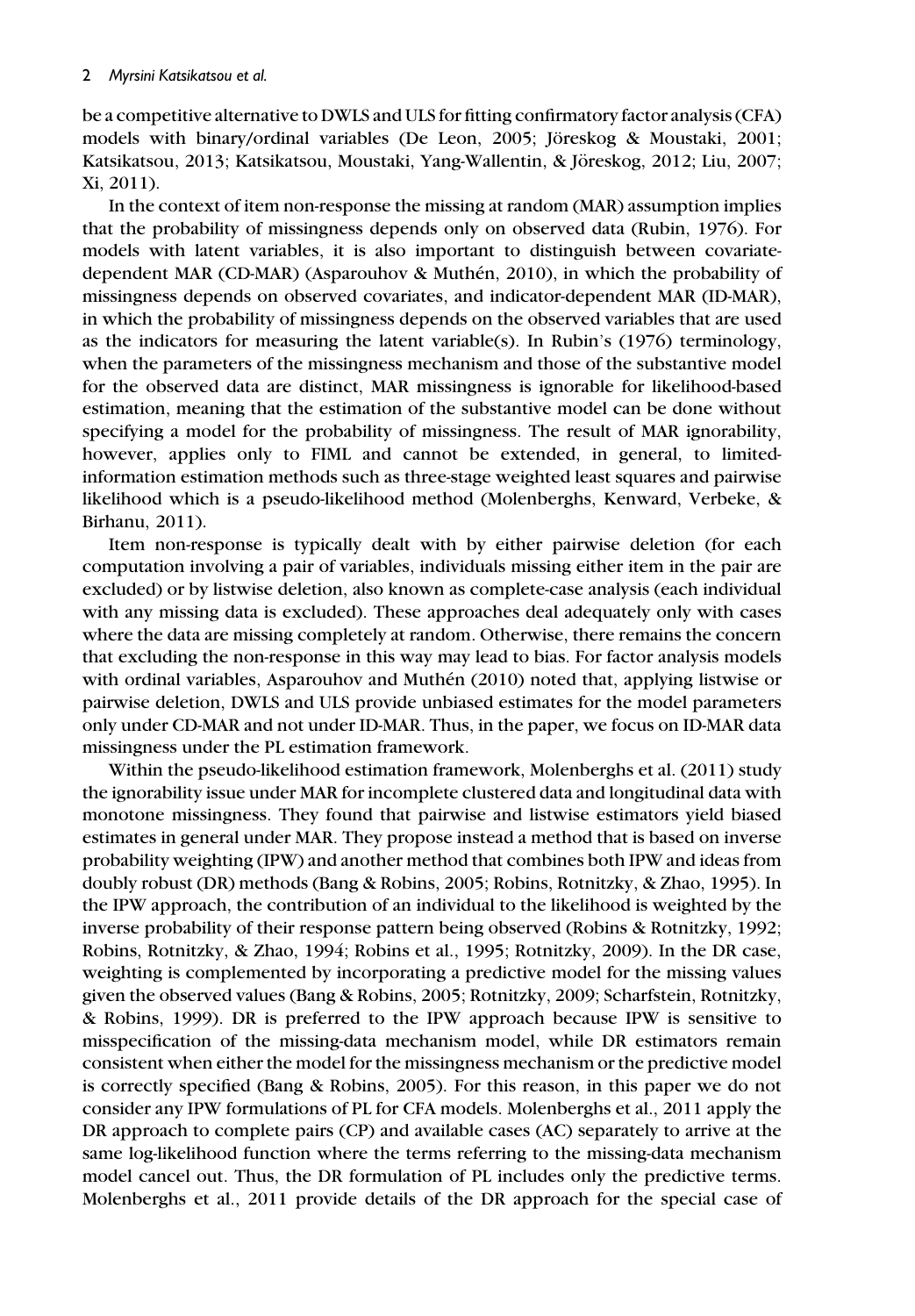longitudinal data with drop-out and acknowledge that the implementation of DR in the case of general missingness patterns is more complicated. Birhanu (2012) conducts a simulation study with longitudinal binary data and reports that DR performs better than CP, AC and IPW estimators with respect to bias and MSE. Also, AC and IPW estimators exhibit efficiency comparable to that of FIML, while DR is found to be more efficient than FIML. The naive CP estimator has also been studied by (He & Yi, 2011) and (Yi, Zeng, & Cook, 2011) for models with longitudinal binary clustered data and correlated binary data respectively, and by Fonseca and Grassetti (2010) for vector autoregressive models. In these specific cases, the proposed CP versions are found to have acceptable performance and are recommended.

Our goal is to develop methods for handling item non-response within the PL pairwise likelihood (PL) estimation framework in the analysis of attitudinal scales and large-scale assessment data under an MAR missing at random mechanism. More specifically, following the work done by Molenberghs et al. (2011), we develop the CP, AC and DR versions of PL for CFA models with ordinal variables in the case of item non-response with an ID-MAR missing-data mechanism and any pattern of missingness. Our main research question is whether the general result, that CP and AC yield biased estimators, applies to the specific framework of CFA models.

We examine the performance of CP, AC and DR in a simulation study. For completeness we also show results from multiple imputation under the diagonally weighted least squares method (MI-DWLS), which is the standard estimation framework for CFA models with ordinal variables and data that are MAR. The results generalize to exploratory factor analysis and structural equation modelling.

The rest of the paper is structured as follows. Section 2 presents the notation and the model framework. Section 3, after briefly discussing PL estimation for CFA models with ordinal variables and completely observed data, details the proposed methodology for handling item non-response under ID-MAR. The aim of Section 5 though is the performance of the proposed estimators using a simulation study, while Section 4 analyses Programme for the International Assessment of Adult Competencies (PIAAC) data using the proposed PL methods. Section 6 discusses areas for future research and concludes.

#### 2. Notation and model framework

Let  $\mathbf{y} = (y_1, \dots, y_p)^\prime$  be a *p*-dimensional vector of categorical (binary, ordinal) variables, and<br>n a *a*-dimensional vector of continuous latent variables v is assumed to be the  $\eta$  a q-dimensional vector of continuous latent variables.  $y_i$  is assumed to be the manifestation of an underlying continuous variable  $y_i^*$  where

$$
y_i = a \Leftrightarrow \tau_{i,a-1} < y_i^* < \tau_{i,a},\tag{1}
$$

a is the ath response category of variable  $y_i$ ,  $a = 1, \ldots, C_i$ ,  $\tau_{i,a}$  is the ath threshold of variable  $y_i$ , and  $-\infty = \tau_{i,0} < \tau_{i,1} < \ldots < \tau_{i,c_i-1} < \tau_{i,c_i} = +\infty$ . Let  $\tau$  be the vector of all thresholds, and  $y^*$  be the p-dimensional vector of the underlying continuous variables. The factor analysis model for  $y^*$  is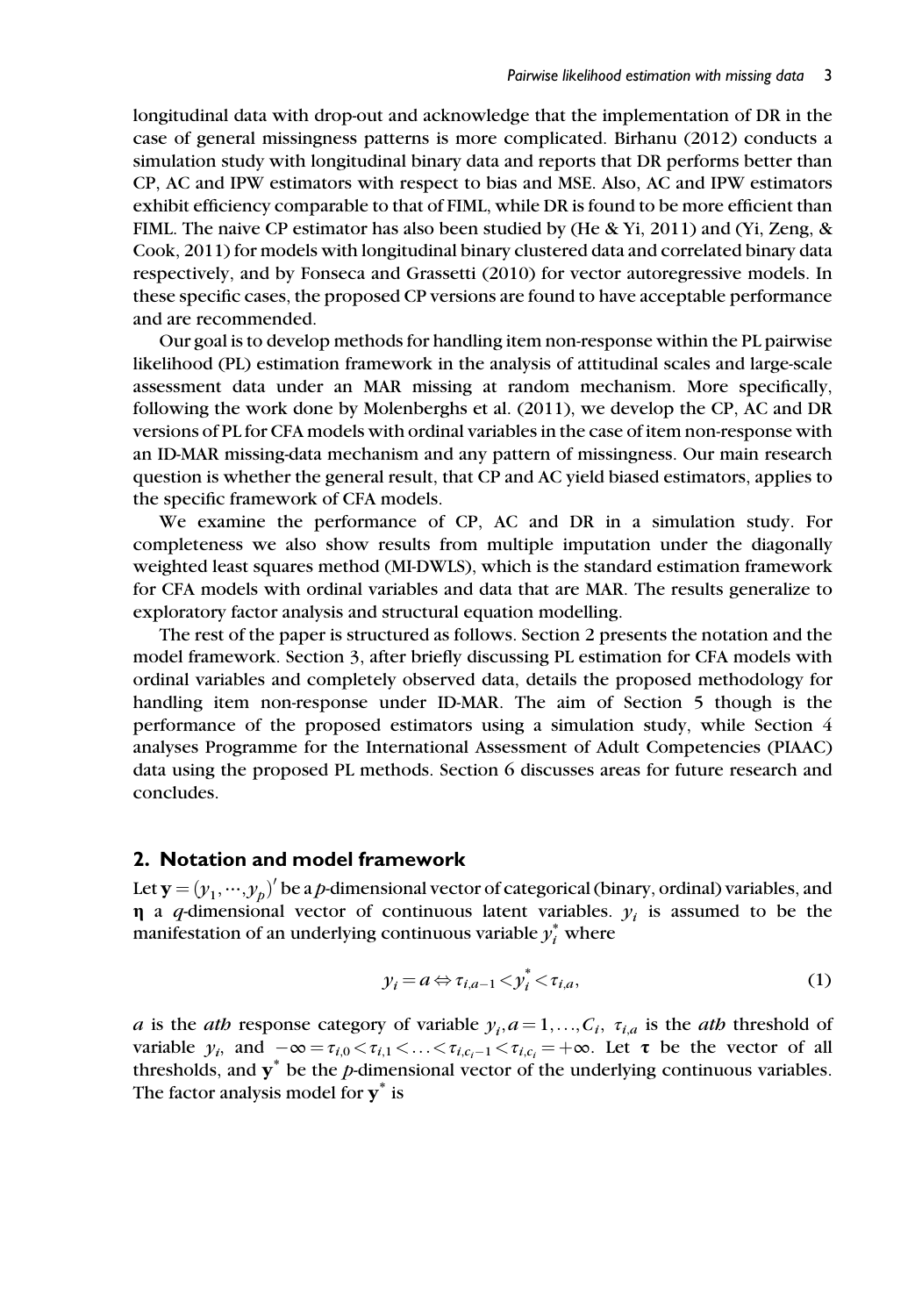#### 4 Myrsini Katsikatsou et al.

$$
\mathbf{y}^* = \Lambda \mathbf{\eta} + \varepsilon,\tag{2}
$$

where  $\Lambda$  is a  $p \times q$  matrix of factor loadings,  $\varepsilon$  is the vector of unique error terms with  $\varepsilon \sim \mathcal{N}_p(\mathbf{0},\Theta_\varepsilon)$ ,  $\mathbf{\eta} \sim \mathcal{N}_q(\mathbf{0},\Phi)$ , and Cov $(\mathbf{\eta},\varepsilon) = \mathbf{0}$ . The parameter vector of the model, denoted by  $\theta$ , includes the free parameters in  $\Lambda$ ,  $\Phi$ ,  $\Theta$ <sub>c</sub> and τ. Based on the model,  $y^* \sim \mathcal{N}_p(\mu, P)$  where  $P = \Lambda \Phi \Lambda' + \Theta_{\varepsilon}$ . A structural equation model (SEM) with categorical variables consists of equations (1) and (2) and equation (3) below. The latter defines the variables consists of equations (1) and (2), and equation (3) below. The latter defines the relationships among the latent variables, including covariates:

$$
\eta = B\eta + \Gamma \mathbf{x} + \zeta,\tag{3}
$$

where **x** is the vector of covariates, **B** and  $\Gamma$  are parameter matrices, **I**-**B** is a non-singular matrix with *I* being the identity matrix and  $\zeta$  is the vector of error terms for which it is matrix with I being the identity matrix, and  $\zeta$  is the vector of error terms for which it is typically assumed  $\zeta \sim \mathcal{N}_q(\mathbf{0}, \Psi)$  and Cov $(\eta, \zeta) = \text{Cov}(\varepsilon, \zeta) = \mathbf{0}$ . The main difference between an SEM and a CFA model is that the former, through equation (3), imposes a parametric structure on the factor covariance matrix Φ.

## 3. Pairwise likelihood estimation

#### 3.1. PL for CFA with ordinal variables and completely observed data

Pairwise likelihood, a member of the family of composite likelihood methods, has been proposed as an alternative to the standard DWLS approach for estimating CFA and SEM with ordinal variables (De Leon, 2005; Jöreskog & Moustaki, 2001; Katsikatsou, 2013; Katsikatsou et al., 2012; Liu, 2007).

The pairwise log-likelihood  $(pl)$  function is defined as the sum of the bivariate loglikelihood functions. For a single observation denoted by  $n$ , it takes the form

$$
pl_n(\boldsymbol{\theta}; \mathbf{y}_n) = \sum_{i=1}^{p-1} \sum_{j=i+1}^p \log f\left(y_{ni}, y_{nj}; \boldsymbol{\theta}\right).
$$
 (4)

For ordinal variables, a bivariate log-likelihood function is a multinomial one, that is,

$$
\log f\left(\mathcal{Y}_{ni}, \mathcal{Y}_{nj}; \boldsymbol{\theta}\right) = \sum_{a=1}^{c_i} \sum_{b=1}^{c_j} I\left(\mathcal{Y}_{ni} = a, \mathcal{Y}_{nj} = b\right) \ln \pi \left(\mathcal{Y}_{ni} = a, \mathcal{Y}_{nj} = b; \boldsymbol{\theta}\right),\tag{5}
$$

where  $I(y_{ni} = a, y_{nj} = b)$  is an indicator variable indicating whether  $y_{ni}$  and  $y_{nj}$  fall into categories a and b, respectively, and  $\pi(y_{ni} = a, y_{nj} = b; \theta)$  is the corresponding probability, which, under the CFA model defined by equations  $(1)$  and  $(2)$ , is

$$
\pi\left(y_{ni} = a, y_{nj} = b; \theta\right) = \int_{\tau_{i,a-1}}^{\tau_{i,a}} \int_{\tau_{j,b-1}}^{\tau_{j,b}} f\left(y_{ni}^*, y_{nj}^*, \theta\right) dy_{ni}^* dy_{nj}^* \n= \Phi_2\left(\tau_{i,a}, \tau_{j,b}; \rho_{ij}\right) - \Phi_2\left(\tau_{i,a-1}, \tau_{j,b}; \rho_{ij}\right) \n- \Phi_2\left(\tau_{i,a}, \tau_{j,b-1}; \rho_{ij}\right) + \Phi_2\left(\tau_{i,a-1}, \tau_{j,b-1}; \rho_{ij}\right),
$$
\n(6)

where  $\rho_{ij}$  is the polychoric correlation between  $y_i^*$  and  $y_j^*$ , and  $\Phi_2(\tau_1,\tau_2;\rho)$  is the bivariate cumulative normal distribution with correlation  $\rho$  evaluated at the point  $(\tau_1, \tau_2)$ . For a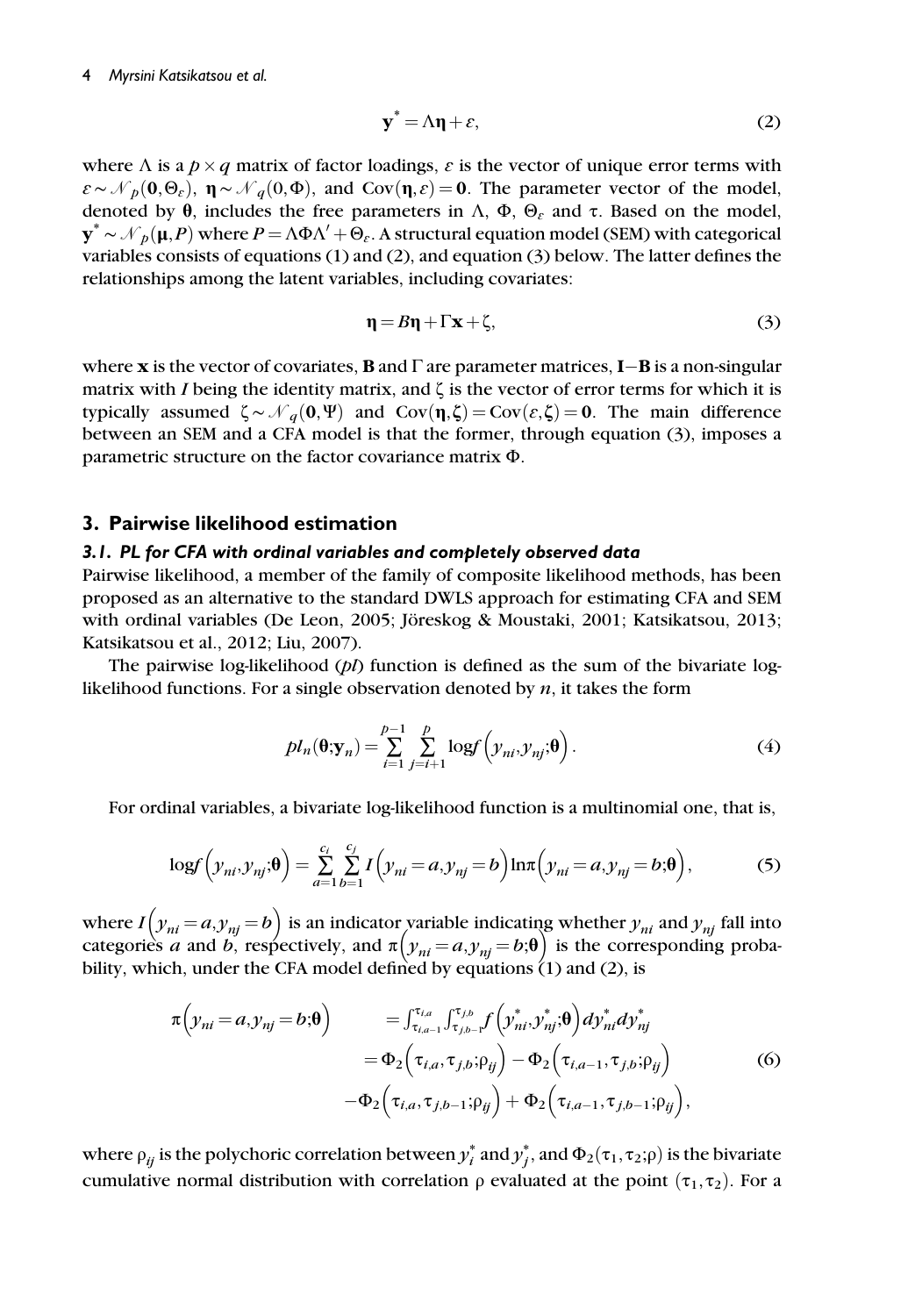random sample of N observations, the pairwise log-likelihood function is  $pl(\mathbf{\theta}; \mathbf{y}) = pl(\mathbf{\theta}; (\mathbf{y}_1, ..., \mathbf{y}_N)) = \sum_{n=1}^N$  $\sum_{n=1} D l_n(\theta; \mathbf{y}_n)$ . Maximizing it over  $\theta$ , we obtain the PL estimator, $\ddot{\theta}_{\text{PI}}$ .

Based on composite likelihood theory results (Lindsay, 1988),  $\hat{\theta}_{PL}$  is asymptotically consistent and normally distributed. In particular, we have  $\sqrt{N} (\hat{\theta}_{PL} - \theta) \rightarrow d \mathcal{N}(0, G^{-1}(\theta))$ , where  $G(\theta)$  is the Godambe information matrix (also known as the sandwich information matrix),

$$
G(\mathbf{\Theta}) = H(\mathbf{\Theta})J^{-1}(\mathbf{\Theta})H(\mathbf{\Theta}),
$$

with  $H(\theta)$  and  $J(\theta)$  estimated respectively by

$$
\hat{H}(\hat{\theta}_{PL}) = -\frac{1}{N} \left( \frac{\partial^2}{\partial \theta' \partial \theta} pl(\theta; (\mathbf{y}_1, \dots, \mathbf{y}_N)) \right)_{\theta = \hat{\theta}_{PL}} \tag{7}
$$

and

$$
\hat{J}(\hat{\theta}_{\mathrm{PL}}) = \frac{1}{N} \sum_{n=1}^{N} \left( \left( \frac{\partial}{\partial \theta'} p I_n(\theta; \mathbf{y}_n) \big|_{\theta = \hat{\theta}_{\mathrm{PL}}} \right) \left( \left( \frac{\partial}{\partial \theta'} p I_n(\theta; \mathbf{y}_n) \big|_{\theta = \hat{\theta}_{\mathrm{PL}}} \right)' \right).
$$
(8)

In finite samples, simulation studies indicate that the PL estimates and standard errors have close to zero bias and mean square error, both decreasing with increasing sample size (Katsikatsou et al., 2012).

#### 3.2. Proposed PL methods for CFA with ordinal variables under MAR

Let  $pl^{CP}(\theta; (\mathbf{y}_1,...,\mathbf{y}_N)), pl^{AC}(\theta; (\mathbf{y}_1,...,\mathbf{y}_N))$  and  $pl^{DR}(\theta; (\mathbf{y}_1,...,\mathbf{y}_N))$  denote the completepairs, available-cases and doubly robust pairwise log-likelihood functions respectively, for a sample of N observations. Maximizing the functions over  $\theta$ , we obtain the CP estimator,  $\hat{\theta}_{CP}$ , the AC estimator,  $\hat{\theta}_{AC}$ , and the DR estimator,  $\hat{\theta}_{DR}$ , respectively. For a random sample of observations, each log-likelihood function is equal to the sum of the  $N$  individual contributions, the exact form of which is given below. Let  $\tilde{p}_n$  and  $m_n$  be the number of items with observed values and missing values respectively, for sample unit  $n$ , where  $\tilde{p}_n + m_n = p$ , and  $\tilde{p}_n > 0$  in the case of item non-response. Also, let  $\mathbf{y}_n^{\circ}$  and  $\mathbf{y}_n^{\text{m}}$  denote the  $\tilde{p}_n$ <br>-dimensional vector of observed variables and the -dimensional vector of observed variables and the

 $m_n$ -dimensional vector of missing variables, respectively, for that unit. The contribution of observation *n* to  $pl^{CP}(\theta; (\mathbf{y}_1, ..., \mathbf{y}_N))$  is

$$
pl_n^{\text{CP}}(\boldsymbol{\theta}; \mathbf{y}_n) = \sum_{i=1}^{\tilde{p}_n-1} \sum_{j=i+1}^{\tilde{p}_n} \log f\left(\tilde{y}_{ni}^{\circ}, \tilde{y}_{nj}^{\circ}; \boldsymbol{\theta}\right),\tag{9}
$$

where log $f\left( y^{\circ}_{ni},y^{\circ}_{nj};\boldsymbol{\theta}\right)$  is defined in (5). In the case of AC, the contribution of observation  $n$  is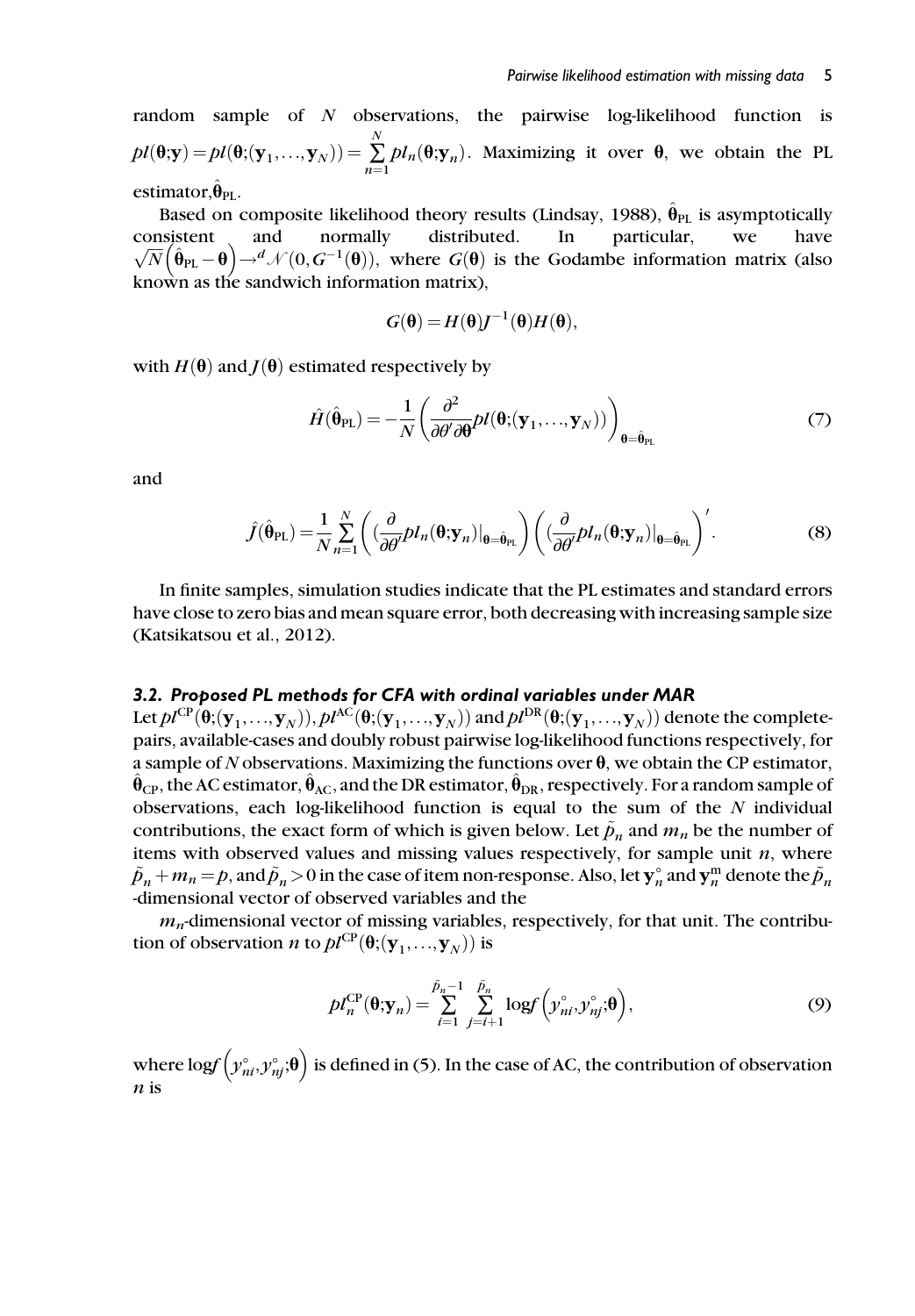$$
pl_n^{\text{AC}}(\boldsymbol{\theta}; \mathbf{y}_n) = pl_n^{\text{CP}}(\boldsymbol{\theta}; \mathbf{y}_n) + m_n \sum_{i=1}^{\tilde{p}_n} \log f(\mathbf{y}_{ni}^{\circ}; \boldsymbol{\theta}),
$$
(10)

where, based on the CFA model defined in Section 2,

$$
\log f(y_{ni}^{\circ}; \theta) = \sum_{a=1}^{c_i} I(y_{ni}^{\circ} = a) \ln \pi (y_{ni}^{\circ} = a; \theta), \qquad (11)
$$

 $I(y_{ni}^{\circ}=a)$  is an indicator for whether  $y_{ni}^{\circ}$  falls into category a, and the corresponding probability  $\pi(y_{ni}^{\circ} = a;\theta)$  is.

$$
\pi(y_{ni}^{\circ} = a;\pmb{\theta}) = \int_{\tau_{i,a-1}}^{\tau_{i,a}} f(y_{ni}^*;\pmb{\theta}) dy_{ni}^* = \Phi_1(\tau_{i,a}) - \Phi_1(\tau_{i,a-1}).
$$
\n(12)

with  $\Phi_1(\tau)$  being the univariate cumulative standard normal distribution evaluated at point  $\tau$ . Note that in equation (10) the number of missing variables for sample unit n appears as a weight of the univariate log-likelihood functions of the observed variables. This is derived by taking into account those pairs of variables of which one is observed and one is missing, written as  $\log(\hat{y}_{ni}^{\circ}, y_{nj}^{\text{m}};\theta) = \log(\hat{y}_{ni}^{\circ}) + \log(\hat{y}_{nj}^{\text{m}}|\hat{y}_{ni}^{\circ};\theta)$ . In AC, by definition, we keep only the information that is observed.

The standard errors of  $\hat{\theta}_{CP}$  and  $\hat{\theta}_{AC}$  are obtained from the Godambe information matrix using the expressions given in equations (7) and (8), where pl is replaced by  $pl^{\text{CP}}$  and  $pl^{\text{AC}}$ , and  $\hat{\theta}_{PL}$  is replaced by  $\hat{\theta}_{CP}$  and  $\hat{\theta}_{AC}$ , respectively. Note that for likelihood-based inference, when data are MAR, Kenward and Molenberghs (1998) have shown that the classical expected information matrix is biased and recommend the use of the observed information matrix.

DR requires a predictive model of the missing responses given the observed responses. The contribution of observation  $n$  is defined as

$$
pl_n^{\text{DR}}(\boldsymbol{\theta}; \mathbf{y}_n) = pl_n^{\text{AC}}(\boldsymbol{\theta}; \mathbf{y}_n) + \sum_{i=1}^{m_n-1} \sum_{j=i+1}^{m_n} E_{(y_m^m y_m^m) | \mathbf{y}_n^{\circ}} \left[ \log f \left( y_m^m, y_{nj}^m; \boldsymbol{\theta} \right) \right] + \sum_{i=1}^{\tilde{p}_n} \sum_{j=1}^{m_n} E_{y_m^m | \mathbf{y}_n^{\circ}} \left[ \log f \left( y_{nj}^m | y_{ni}^{\circ}; \boldsymbol{\theta} \right) \right],
$$
\n(13)

where

$$
E_{(y_m^m, y_m^m)|\mathbf{y}_n^{\circ}}\Big[logf\Big(y_m^m, y_{nj}^m;\boldsymbol{\theta}\Big)\Big] = \sum_{a=1}^{c_i} \sum_{b=1}^{c_j} \Big\{ E_{(y_m^m, y_{nj}^m)|\mathbf{y}_n^{\circ}}\Big[ I\Big(y_{ni}^m = a, y_{nj}^m = b \Big) \Big] \Big\} ln \pi \Big( y_{ni}^m = a, y_{nj}^m = b; \boldsymbol{\theta} \Big)
$$
  

$$
= \sum_{a=1}^{c_i} \sum_{b=1}^{c_j} Pr\Big( y_{ni}^m = a, y_{nj}^m = b | \mathbf{y}_n^{\circ} \Big) ln \pi \Big( y_{ni}^m = a, y_{nj}^m = b; \boldsymbol{\theta} \Big)
$$

and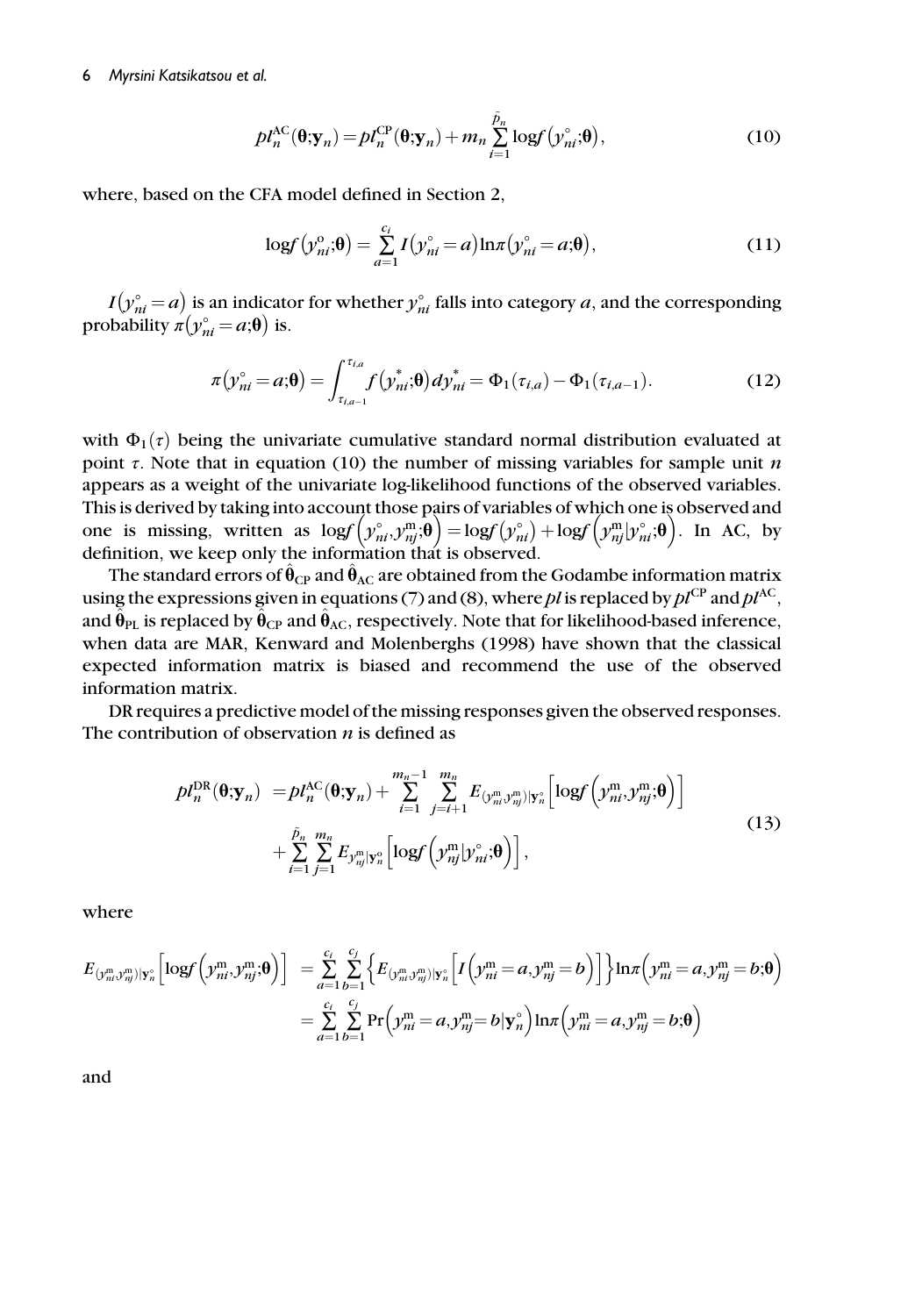#### Pairwise likelihood estimation with missing data 7

$$
E_{\mathcal{Y}_{\eta_{ij}}^m|\mathbf{y}_{n}^{\circ}}\left[\log f\left(\mathcal{Y}_{\eta_{j}}^m|\mathcal{Y}_{ni}^{\circ};\boldsymbol{\theta}\right)\right] = \sum_{b=1}^{c_{j}}\left\{E_{\mathcal{Y}_{\eta_{j}}^m|\mathbf{y}_{n}^{\circ}}\left[I\left(\mathcal{Y}_{\eta_{j}}^m = b\right)\right]\right\}\ln \pi \left(\mathcal{Y}_{\eta_{j}}^m = b|\mathcal{Y}_{\eta_{i}}^{\circ} = a;\boldsymbol{\theta}\right)
$$

$$
= \sum_{b}\Pr\left(\mathcal{Y}_{\eta_{j}}^m = b|\mathbf{y}_{n}^{\circ}\right)\ln \pi \left(\mathcal{Y}_{\eta_{j}}^m = b|\mathcal{Y}_{\eta_{i}}^{\circ} = a;\boldsymbol{\theta}\right).
$$

Furthermore,  $\pi \Big( \mathcal{y}_{ni}^\text{m} \! = \! a,\! \mathcal{y}_{nj}^\text{m} \! = \! b;\! \boldsymbol{\uptheta} \Big)$  is given in (6), and

$$
\pi\left(\mathcal{Y}_{nj}^{\mathsf{m}}=b|\mathcal{Y}_{ni}^{\circ}=a;\boldsymbol{\theta}\right)=\frac{\pi\left(\mathcal{Y}_{nj}^{\mathsf{m}}=b,\mathcal{Y}_{ni}^{\circ}=a;\boldsymbol{\theta}\right)}{\pi(\mathcal{Y}_{ni}^{\circ}=a;\boldsymbol{\theta})}.
$$

with  $\pi(y_{ni}^{\circ} = a;\theta)$  defined in (12).

The probabilities Pr  $\left(y_m^m = a, y_m^m = b | y_n^{\circ}\right)$  and Pr  $\left(y_m^m = b | y_n^{\circ}\right)$  may or may not depend on model parameter vector  $\theta$ . If not they need to be computed for each of the N sample the model parameter vector  $\bm{\theta}$ . If not, they'need to be computed for each of the  $N$  sample units and then plugged into their corresponding  $pl_n^{DR}(\theta; \mathbf{y}_n)$ . So, in this case, the DR estimation involves two steps estimation involves two steps.

We consider three alternative models for  $Pr(y_i^m = a, y_j^m = b | \mathbf{y}^{\circ})$  (the subscript *n* is<br>noted since the same model applies to all sample units). The first model is the dropped since the same model applies to all sample units). The first model is the unconstrained model,  $y^* \sim \mathcal{N}_p(0, P)$ , where the polychoric correlation matrix P is unconstrained. After expressing  $Pr(y_i^m = a, y_j^m = b | \mathbf{y}^{\circ})$  as  $Pr(y_i^m = a, y_j^m = b, \mathbf{y}^{\circ}) / Pr(\mathbf{y}^{\circ})$ ,<br>the probabilities in the numerator and denominator are computed in the same fashion as the probabilities in the numerator and denominator are computed in the same fashion as in (6) with the difference that the dimensions of the integrals are equal to  $\tilde{p}+2$  and  $\tilde{p}$ , respectively. We will refer to this approach as the unconstrained model exact probability (UMEP) approach. Since the unconstrained model requires enough data for all pairs of the p variables, so that their polychoric correlations can be estimated, the UMEP cannot be employed in designs with planned missingness, where certain pairs of items are never administered together.

The second model we consider is the hypothesized CFA model,  $y^* \sim \mathcal{N}_p(0, P)$  with  $=\Lambda \Phi \Lambda' + \Theta_s$ . As in UMEP, after expressing  $Pr(\gamma_i^m = a, \gamma_i^m = b | \mathbf{v}^{\circ})$  as  $P = \Lambda \Phi \Lambda' + \Theta_{\varepsilon}$ . As in UMEP, after expressing  $Pr(y_i^m = a, y_j^m = b | y^{\circ})$  as<br>  $Pr(y_i^m = a, y_i^m = b | y^{\circ})$  / $Pr(y^{\circ})$  the latter two are computed in the same fashion as in Pr  $\left(y_i^m = a, y_j^m = b, y^{\circ}\right)$  /Pr(y°), the latter two are computed in the same fashion as in equation (6). We will refer to this approach as the hypothesized model exact probability equation (6). We will refer to this approach as the hypothesized model exact probability (HMEP) approach. When the hypothesized model is true, the UMEP and HMEP are expected to give very similar results as the hypothesized model is nested in the unconstrained model. The advantage of the HMEP is that it can be applied to data collected from designs with planned missingness.

Both the UMEP and the HMEP are computationally demanding since one integration of dimension  $\tilde{p}+2$  and one of dimension  $\tilde{p}$  need to be computed. A less computationally intensive approach is to approximate  $Pr(y_i^m = a, y_j^m = b | \mathbf{y}^{\circ})$  with  $Pr(y_i^m = a, y_j^m = b | \mathbf{\eta})$ ,<br>where **n** is replaced by the regression factor scores  $\mathbf{\tilde{n}}$ where  $\eta$  is replaced by the regression factor scores, $\tilde{\eta}$ .

Following the model described in Section 2, we have that Pr  $\left(y_i^{\text{m}} = a, y_j^{\text{m}} = b | \mathbf{\eta} \right) = \int_{\tau_{i,a-1}}^{\tau_{i,a}} \int_{\tau_{i,b-1}}^{\tau_{i,b}} f\left(y_i^*, y_j^* | \mathbf{\eta} \right) dy_j^* dy_i^*$ , where

$$
\left(\mathbf{y}_{i}^{*} \ \mathbf{y}_{j}^{*}\right)'|\mathbf{\eta} \sim \mathcal{N}_{2}\left(\left[\mathbf{\Lambda}\right]_{ij}, \mathbf{\eta}, \left[\boldsymbol{\Theta}_{\varepsilon}\right]_{ij,ij}\right),\
$$

 $[\Lambda]_{ii}$  denotes the 2 × q sub-matrix of  $\Lambda$  that includes only the *i*th and jth rows and all columns, and  $[\Theta_{\varepsilon}]_{ii,ii}$  is the 2 × 2 sub-matrix of  $\Theta_{\varepsilon}$  that includes the elements that are simultaneously in the ith and jth rows and ith and jth columns. This approach will be referred to as the hypothesized model approximate probability (HMAP) approach. It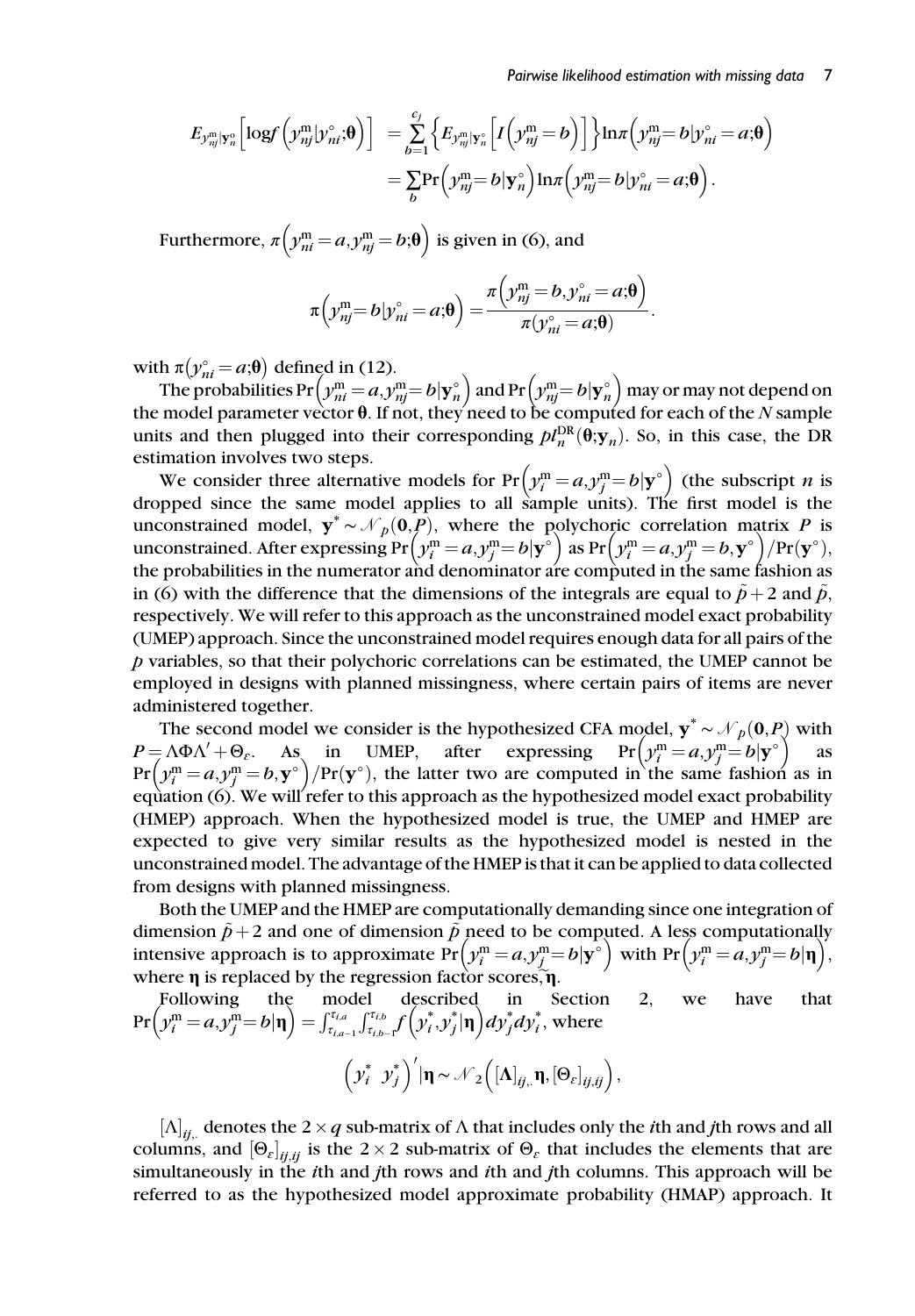#### 8 Myrsini Katsikatsou et al.

requires the computation of only one two-dimensional integral regardless of the sizes of  $p$ and m. However, it relies on the assumption that the hypothesized model is true and that  $Pr(y_i^m = a, y_j^m = b | \mathbf{\eta})$  is a good approximation of  $Pr(y_i^m = a, y_j^m = b | \mathbf{y}^{\circ})$ . Apart from the line HMFP and HMAP any other model for  $Pr(y_i^m = a, y_j^m = b | \mathbf{y}^{\circ})$  motivated by a UMEP, HMEP, and HMAP, any other model for  $Pr(y_i^m = a, y_j^m = b | \mathbf{y}^{\circ})$  motivated by a<br>specific application and/or the data at hand could be employed. Here we just consider the specific application and/or the data at hand could be employed. Here, we just consider the obvious candidate models within the context of CFA with ordinal variables.

The univariate conditional probability  $Pr(y_j^m = b | y^{\circ})$  involved in DR can be calculated<br>m the bivariate conditional probabilities  $Pr(y_j^m = a y^m = b | y^{\circ})$  summing over the from the bivariate conditional probabilities  $Pr(y_j^m = a, y_j^m = b | \mathbf{y}^{\circ})$ , summing over the response categories of  $y_i^m$  when at least two variables have missing values. If there is only response categories of  $y_i^{\text{m}}$  when at least two variables have missing values. If there is only one variable missing, the approach adopted for  $Pr(y_i^m = a, y_j^m = b | \mathbf{y}^{\circ})$  is applied. In<br>particular, after expressing  $Pr(y_i^m - b | \mathbf{y}^{\circ})$  as  $Pr(y_i^m - b | \mathbf{y}^{\circ}) / Pr(\mathbf{y}^{\circ})$  we employ the particular, after expressing Pr  $\left(y_i^m = b | \mathbf{y}^\circ \right)$  as Pr  $\left(y_j^m = b, \mathbf{y}^\circ \right)$  /Pr $(\mathbf{y}^\circ)$ , we employ the unconstrained model  $y^* \sim \mathcal{N}(0, P)$  in the case of UMEP or the hypothesized model in the case of HMEP to compute  $Pr(y_j^m = b, y^o)$  and  $Pr(y^o)$  in the same fashion as in (6). For the HMAP, we approximate  $Pr(y_j^m = b | \mathbf{y}^{\text{o}})$  with  $Pr(y_j^m = b | \mathbf{\eta})$  using the hypothesized model and the regression factor scores.

In the UMEP and the HMEP approaches, although the estimation of  $\theta$  could theoretically be done in one step, since  $Pr(y_i^m = a, y_j^m = b | \mathbf{y}^\circ)$  and  $Pr(y_j^m = b | \mathbf{y}^\circ)$  are functions of  $\theta$ , it defeats the purpose of PL. PL is suggested as a computationally feasible alternative to maximum likelihood estimation because it requires the computation of up to two-dimensional integrals (written in closed form in (6) and (12)) regardless of the size of  $p$ . Thus, in practice, all three proposed versions of DR involve two steps. At the first step, the selected model, unconstrained or hypothesized, is fitted to the data at hand. For fitting the model, we recommend AC because our simulation results (reported in the next section) show that, although AC and CP provide very similar results for loadings and factor correlations, AC exhibits smaller average standardized bias for thresholds than CP. Using  $\hat{\theta}_{AC}$ , we can estimate the probabilities  $Pr(y_i^m = a, y_j^m = b | \mathbf{y}^{\circ})$  and  $Pr(y_j^m = b | \mathbf{y}^{\circ})$ . In the HMAP approach,  $\hat{\theta}_{AC}$  is used to first estimate the regression factor scores and then  $\Pr\left( \mathcal{Y}_i^\text{m}=a, \mathcal{Y}_j^\text{m}=b|\:\boldsymbol{\eta} \right)$  and  $\Pr\left( \mathcal{Y}_j^\text{m}=b|\:\boldsymbol{\eta} \right)$  can be estimated.

# 4. Simulation study

## 4.1. Set-up

We use a simulation study to examine the finite-sample performance of the proposed pairwise likelihood estimators (CP, AC, UMEP, HMEP and HMAP), when applied to CFA with ordinal variables and data that are ID-MAR. For completeness, we also present the results for MI-DWLS as implemented in Mplus. Ten imputed data sets are produced (in the literature, five to ten imputed data sets are usually considered enough) and the imputation model is the variance–covariance model (i.e.,  $y^* \sim \mathcal{N}_p(\mathbf{0},P)$  with unconstrained P). For the imputation, Mplus uses a Markov chain Monte Carlo (MCMC) simulation procedure (Rubin, 1978; Schafer, 1997) and the imputation model is estimated with the Bayesian estimation method.

To compute the proposed PL estimators, we wrote our R routines which are incorporated in the R package *lavaan* (version 0.5-23.1043 and beyond). The specific commands with detailed explanations are given in the Supporting Information. Our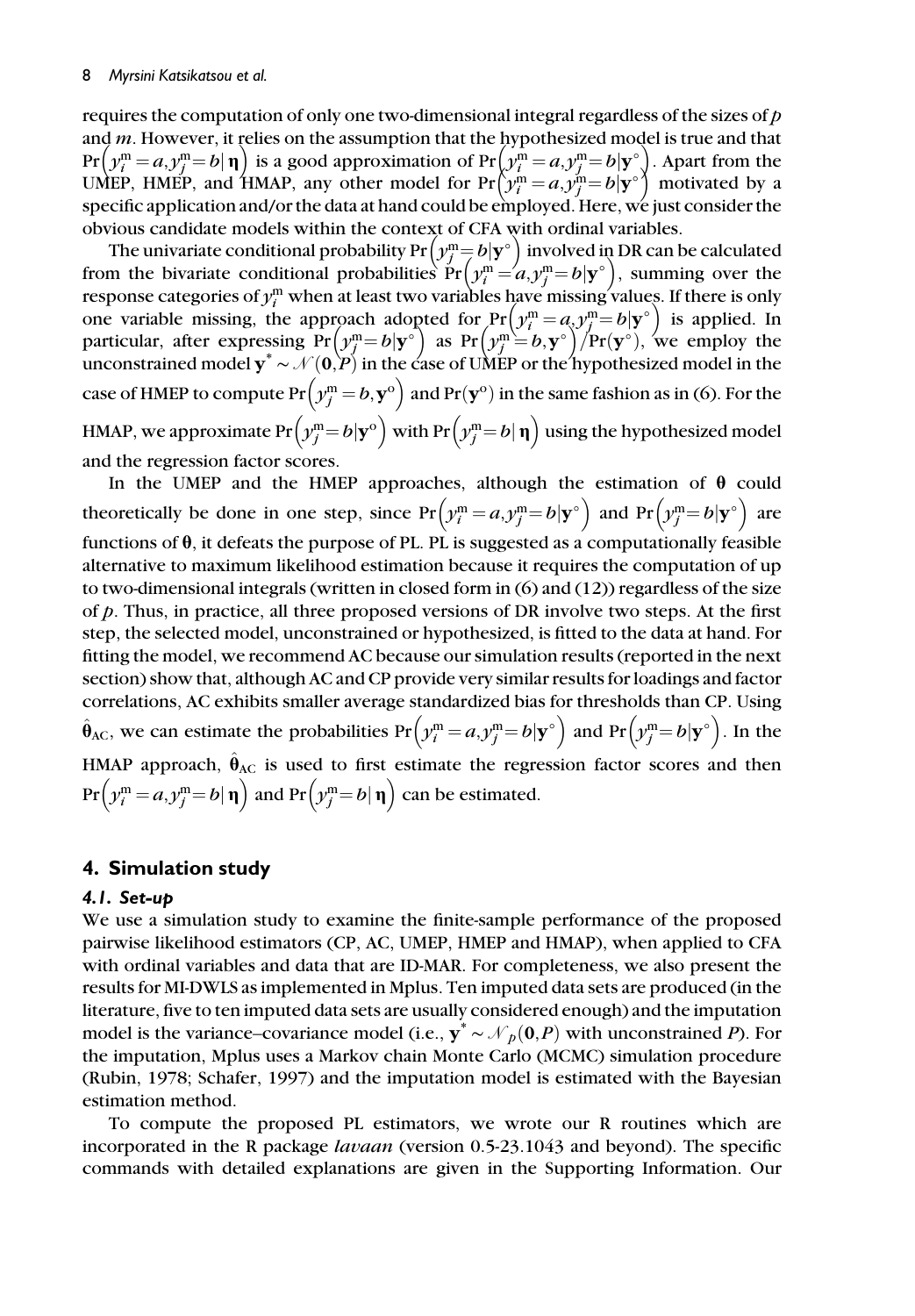simulation study consists of two parts; the results of part I partly inform the design of part II.

#### 4.2. Performance criteria

We report percentages of convergence and proper solutions for each simulation condition, average and individual parameter relative bias, raw bias, and root mean square error (RMSE) of factor loadings, thresholds, factor correlations and their standard errors as well as coverage rates. When average statistics are reported for each parameter type, the absolute values of the relative or raw bias for each individual parameter are used.

Let us denote by  $\theta_{l,k,r}$  the estimated parameter value of the *l*th parameter in the *r*th replication for the kth estimation method, where  $r = 1, \ldots, R, l = 1, \ldots, L$  and  $k = CP, AC, UMEP, HMEP, HMAP (R is the total number of replications, L is the total$ number of parameters). To study the performance of the different estimation methods, we compute first the raw bias and relative bias of parameter estimates  $\hat{\theta}_{lk}$ , given by

$$
RawB_{(l,k)} = \frac{1}{R} \sum_{r=1}^{R} (\hat{\theta}_{l,k,r} - \theta_l),
$$
\n(14)

and

$$
RelB_{(l,k)} = \frac{1}{R} \sum_{r=1}^{R} (\hat{\theta}_{l,k,r} - \theta_l) / \theta_l \times 100.
$$
 (15)

respectively, where  $\theta_l$  is the true parameter value. Values of relative bias less than 10% are considered acceptable, values of 10–20% indicate substantial bias, and values greater than 20% indicate unacceptable bias ((Forero & Maydeu-Olivares, 2009). The RMSE assesses the combined effect of parameter bias and parameter variance and is given by

$$
RMSE_{(l,k)} = \sqrt{\frac{1}{R} \sum_{r=1}^{R} (\hat{\theta}_{l,k,r} - \theta_l)^2}
$$
 (16)

Since we are not interested in the performance of the individual parameters, we average the absolute relative bias, the absolute raw bias and the root mean square error across all parameters of the same type such as loadings, thresholds and factor correlations. We also provide either the  $RawB_{(l,k)}$  or  $RelB_{(l,k)}$  for each individual parameter estimate in the Supporting Information.

The 95% confidence interval (CI) coverage rate for the parameters of interest is computed as the proportion of the  $95\%$  CIs that include the true parameter value across replications, given by  $\sum_{i=1}^{n} I\left[\theta \in \hat{\theta}_{l,k,r} \pm 1.96s\hat{e}(\hat{\theta}_{l,k,r})\right] / R$ , where  $I(\cdot)$  is the indicator function, and  $\hat{se}(\hat{\theta}_{l,k,r})$  is the estimated standard error of  $\hat{\theta}_{l,k,r}$  for the *l*th parameter at the *r*th replication for method  $k$ ,  $k = CP$ , AC, MI-DWLS.

Equations  $(14)$ ,  $(15)$  and  $(16)$  can be also applied to the estimated standard errors by replacing  $\theta_l$  with the standard deviation of the parameter estimates obtained from the R replications. For UMEP, HMEP and HMAP, we first consider only the relative or raw bias and RMSE of parameter estimates.

The simulation results for these three criteria will inform us whether we need to undertake the complex task of deriving the standard errors of their estimated parameters.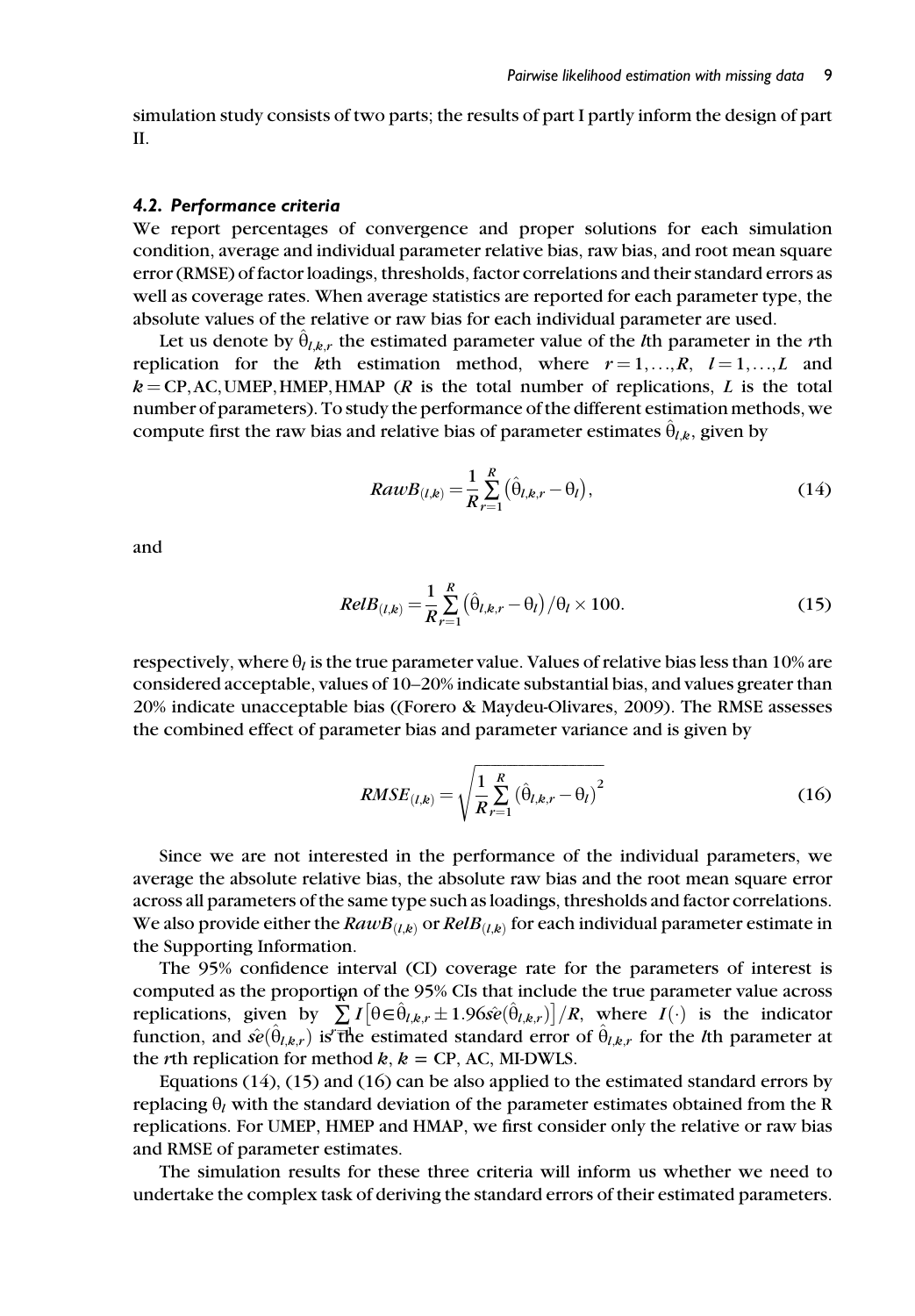| Model | $\eta_1$                 |                          |                          |        |                                                          | $\eta_2$        |                          |                          |                          |                              |                              |                              |             |
|-------|--------------------------|--------------------------|--------------------------|--------|----------------------------------------------------------|-----------------|--------------------------|--------------------------|--------------------------|------------------------------|------------------------------|------------------------------|-------------|
|       | $y_1$<br>$\lambda_{1.1}$ | $y_2$<br>$\lambda_{2,1}$ | $y_3$<br>$\lambda_{3,1}$ | $y_4$  | $y_5$<br>$\lambda_{4,1}$ $\lambda_{5,1}$ $\lambda_{6,1}$ | $\mathcal{Y}_6$ | $y_7$<br>$\lambda_{7,1}$ | $y_8$<br>$\lambda_{8,1}$ | $y_9$<br>$\lambda_{9,1}$ | $y_{10}$<br>$\lambda_{10,1}$ | $y_{11}$<br>$\lambda_{11,1}$ | $y_{12}$<br>$\lambda_{12,1}$ | $\Phi_{12}$ |
|       | .8                       | .8                       | $.8\,$                   | .8     | $.8\,$                                                   | .8              |                          |                          |                          |                              |                              |                              |             |
| 2     | $\cdot$ 4                | .8                       | .8                       | .8     | $.8\,$                                                   | .8              |                          |                          |                          |                              |                              |                              |             |
| 3     | .6                       | .6                       | .6                       | .6     | .6                                                       | .6              |                          |                          |                          |                              |                              |                              |             |
| 4     | .4                       | .5                       | .6                       | $.7\,$ | $.8\,$                                                   | .9              | $\cdot$ 4                | $\cdot$ 5                | .6                       | $.7\,$                       | .8                           | .9                           | .3          |
| 5     | .4                       | .5                       | $.6\phantom{0}$          | $.7\,$ | $\boldsymbol{.8}$                                        | .9              | $\cdot$ 4                | $.5\phantom{0}$          | .6                       | $.7\,$                       | .8                           | .9                           | 0.6         |

Table 1. True parameter values of factor loadings and factor correlations for the binary and ordinal data generating models considered in part I of the simulation study

\* Always observed.

Note that the probabilities  $Pr(y_i^m = a, y_j^m = b | \mathbf{y}^{\circ})$  and  $Pr(y_j^m = b | \mathbf{y}^{\circ})$  included in the objective function for the DR estimators are estimated at step 1, preceding the function's objective function for the DR estimators are estimated at step 1, preceding the function's optimization, and the standard errors need to reflect the sampling variability of their estimates.

## 4.3. Part I of the simulation study

We consider ten experimental conditions derived from five models and a small and medium sample size of 300 and 1,000 respectively. The same ten conditions are used for binary and ordinal variables with four categories. The five data-generating models are summarized in Table 1 for the binary and ordinal variables, respectively. The first three models are one-factor models with six binary or six ordinal variables each, where the first variable,  $y_1$ , is observed for all sample members. In model 1 all loadings are equal to .8 (strong discrimination); in model 2 the loading of  $y_1$ , which determines the missingness, is .4 and the rest of the loadings remain .8; and in model 3 the loadings of all variables are .6 (medium discrimination). In all three models, the factor variance is fixed to 1 to define the unit of the factor scale. Models 4 and 5 are two-factor models where each factor is measured by six binary or ordinal variables. The first variable of each set (i.e.,  $\gamma_1$  for factor 1 and  $\gamma_7$  for factor 2) is always observed and determines the probability of missingness for the remaining variables as defined in equations (17) and (18) for binary and ordinal variables, respectively. The factor loadings for models 4 and 5 range from .4 to .9 for each factor, with .4 being given to the loadings of  $\gamma_1$  and  $\gamma_7$ , which determine the missingness. In models 4 and 5, the factor variances are fixed to 1 (i.e. $\phi_{11} = \phi_{22} = 1$ , to define the units of the factor scales), and the factor correlation,  $\phi_{12}$ , is .3 for model 4 and .6 for model 5. In all five models,  $\Theta_{\varepsilon}$  is a diagonal matrix with  $\Theta_{\varepsilon} = I - \text{diag}(\Lambda \Phi \Lambda t)$ , where I is the identity matrix. In each of the ten experimental conditions, we conduct 1,000 replications matrix. In each of the ten experimental conditions, we conduct 1,000 replications.

All binary variables have thresholds equal to .5. Missing data are generated for variables  $y_2,...,y_6$  using the following mechanism: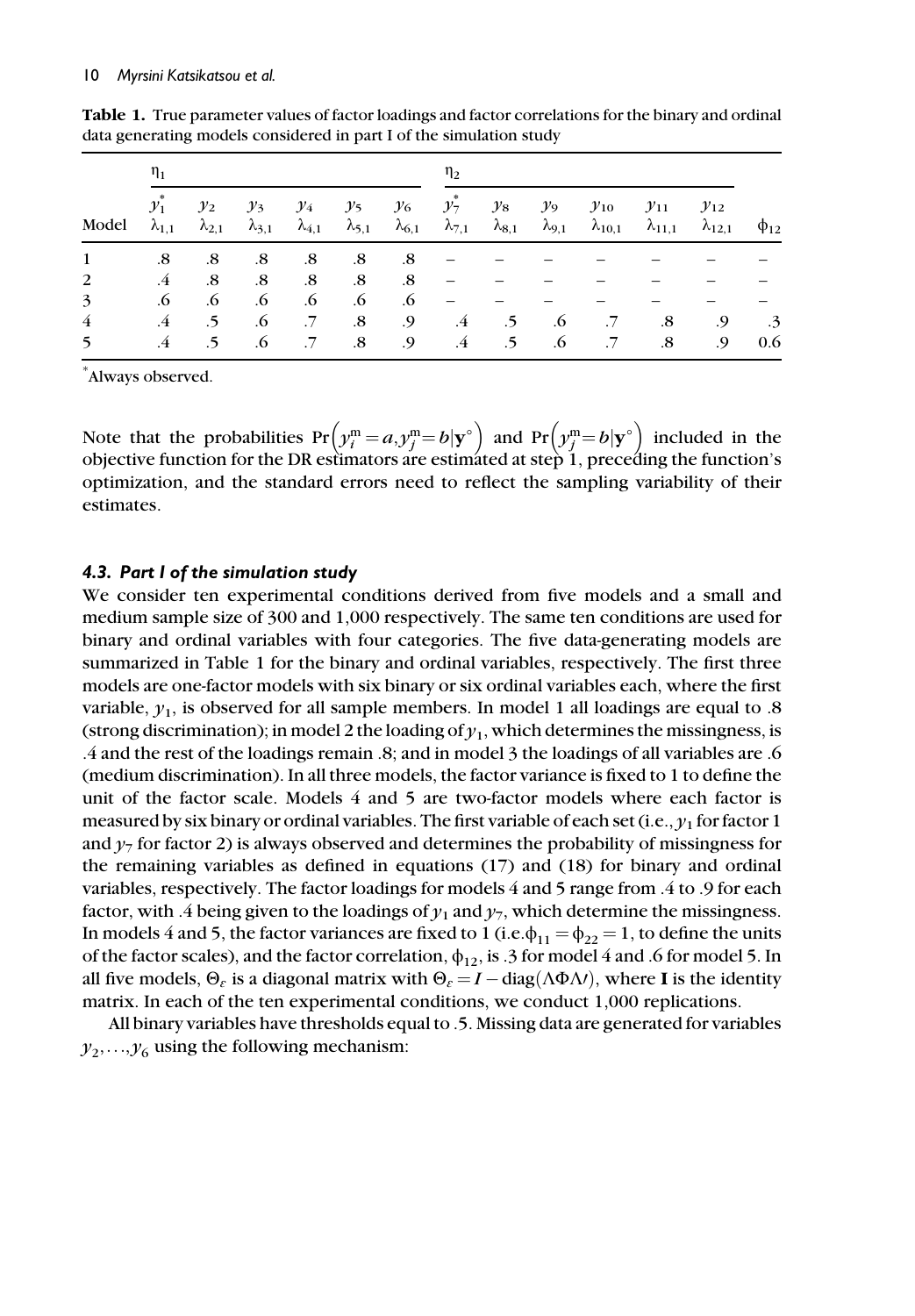$$
Pr(yimis.|y1 = 0) = exp(-2)/(1 + exp(-2)) = .119,
$$
  
\n
$$
Pr(yimis.|y1 = 1) = exp(+1)/(1 + exp(+1)) = .731,
$$
\n(17)

where  $i = 2,...,6$  which gives about 29% missing data in each of  $y_2,...,y_6$ . All ordinal variables have four response categories and the thresholds are set to −1.5, .5 and 1.5. Missing data are generated for variables  $y_2, \ldots, y_6$  using the following mechanism:

$$
Pr(yimis.|y1 = 1) = exp(-2)/(1+exp(-2)) = .119,
$$
  
\n
$$
Pr(yimis.|y1 = 2) = exp(-1)/(1+exp(-1)) = .269,
$$
  
\n
$$
Pr(yimis.|y1 = 3) = exp(-1)/(1+exp(-1)) = .269,
$$
  
\n
$$
Pr(yimis.|y1 = 4) = exp(+1)/(1+exp(+1)) - .731,
$$
 (18)

where  $i = 2,...,6$  which gives about 31% missing data in each of  $y_1,...,y_6$ . This procedure generates MAR missingness (Asparouhov & Muthén, 2010). The missing-data mechanism for variables  $y_8, \ldots, y_{12}$  is exactly the same, except that the probabilities in (17) and (18) are conditional on the value of  $y_7$ , the variable that is always observed for this set.

A total of  $R = 1,000$  replications were run for part I of the simulation study. However, not all of these replications yielded a solution. We define convergence/completion rates as the percentage of replications for each condition that converged, excluding improper solutions (i.e., estimation was completed). A solution was also defined as improper when at least one estimated parameter was outside of expected range (i.e., error variances were non-negative and factor correlations were < 1 in absolute value). The convergence and proper solution percentages as well as the number of replications for which all methods provide a proper solution denoted by R' are given in Tables S1–S4. The overall convergence rates for all methods studied in the paper are between 99.6 and 100% except for models 2, 4 and 5 for binary data and model 4 for ordinal data and for sample size 300,



Figure 1. Absolute relative bias (top panel) and RMSE (bottom panel) of estimated factor loadings averaged over all variables and all factors when applicable, for all experimental conditions, N denotes the sample size.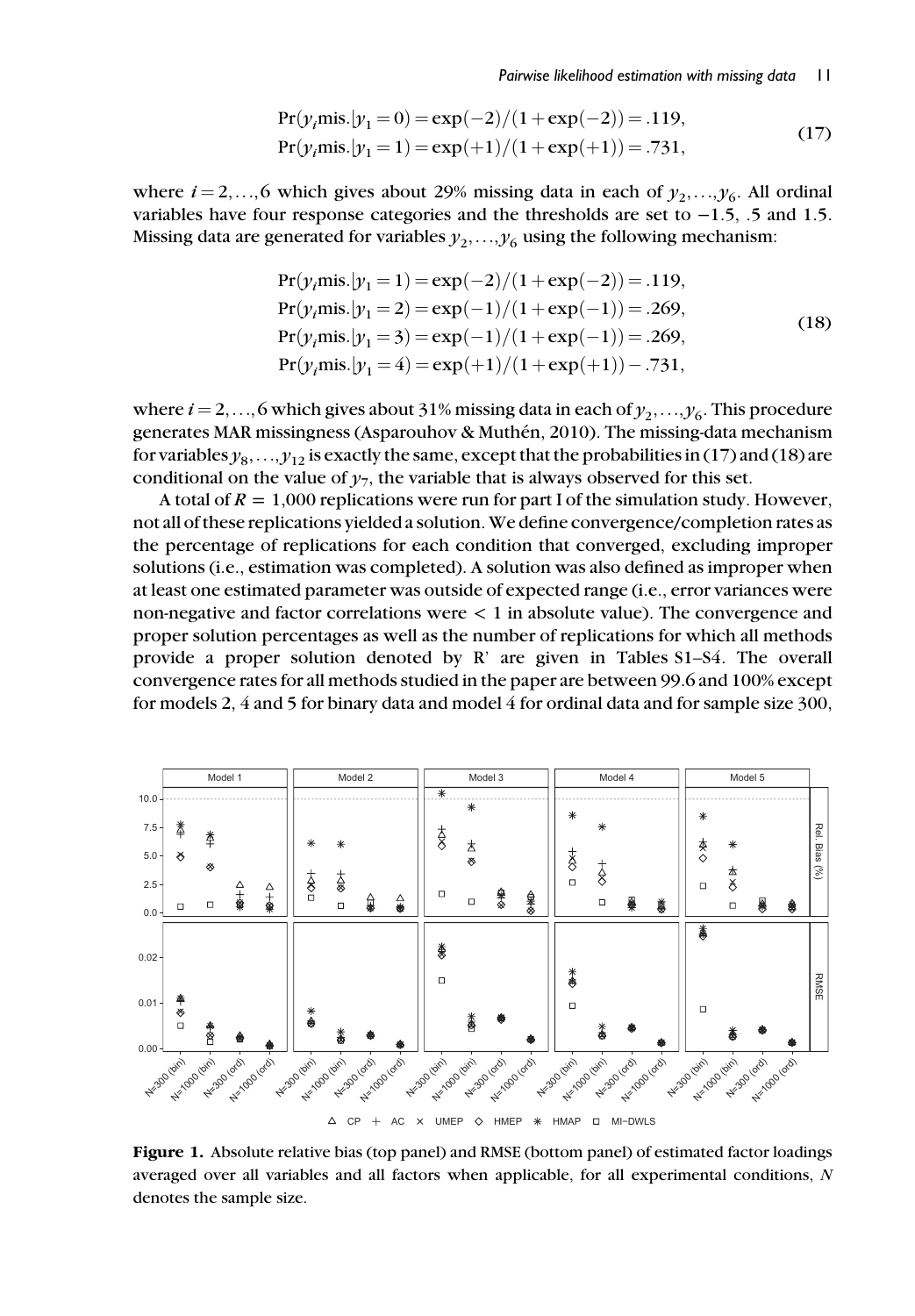which are 96.4, 98.8, 98.0 and 98.8%, respectively. Models 1–3 and all methods gave 100% proper solutions when the sample size was 1,000 for binary data and 300 or 1,000 for ordinal data. The same is true for models 4 and 5 for ordinal data and sample size 1,000. In most other cases the percentage of proper solutions ranges from 80.4 to 99.6%, where 100% is achieved only for MI-DWLS under model 5, ordinal data and sample size 300. In summary, binary data and smaller sample size exhibited larger percentages of improper solutions. We conclude that convergence rates and proper solutions obtained by the proposed method are satisfactory and do not raise any concerns. Non-convergent and improper solutions were removed from the analysis.

Figure 1 shows that all methods exhibit acceptable relative bias  $\left($ <10%) in the estimated factor loadings in all conditions except for HMAP under model 3 for binary data and  $N = 300$ . Among the proposed methods and for the binary case, HMAP exhibits the largest bias for all models and MI-DWLS the smallest. In the ordinal case, all methods perform similarly and show low bias. For all proposed PL methods, the relative bias for the loading estimates tends to decrease as the loading value of the indicator which determines the missingness mechanism decreases (model 2 compared to models 1 and 3). Overall, larger but still acceptable relative biases are found in the binary models. The value of the factor correlation (model 5 compared to model 4) seems not to have much of an effect on the bias of the factor loadings. The bottom panel of Figure 1 shows that the average RMSE is smaller for the MI-DWLS for the binary case and  $N = 300$  but similar across methods in all other conditions and decreases with the sample size. A higher factor correlation seems to have no impact on the average RMSE of estimated loadings.

The results from Figure 1 indicate that UMEP and HMEP do not perform clearly better than the CP and AC estimators in any of the experimental conditions. Therefore, we do not proceed with computing their standard errors and do not report results for them in Figure 2.



Figure 2. Coverage rate of 95% confidence intervals (top panel) and absolute raw bias of standard errors (bottom panel) for estimated factor loadings averaged over all variables and all factors when applicable, all experimental conditions,  $N$  denotes the sample size; a point, in the top panel graph, lying within the grey horizontal dashed lines, drawn at values 0.964 and 0.936, yields a 95% CI that includes the value 0.95.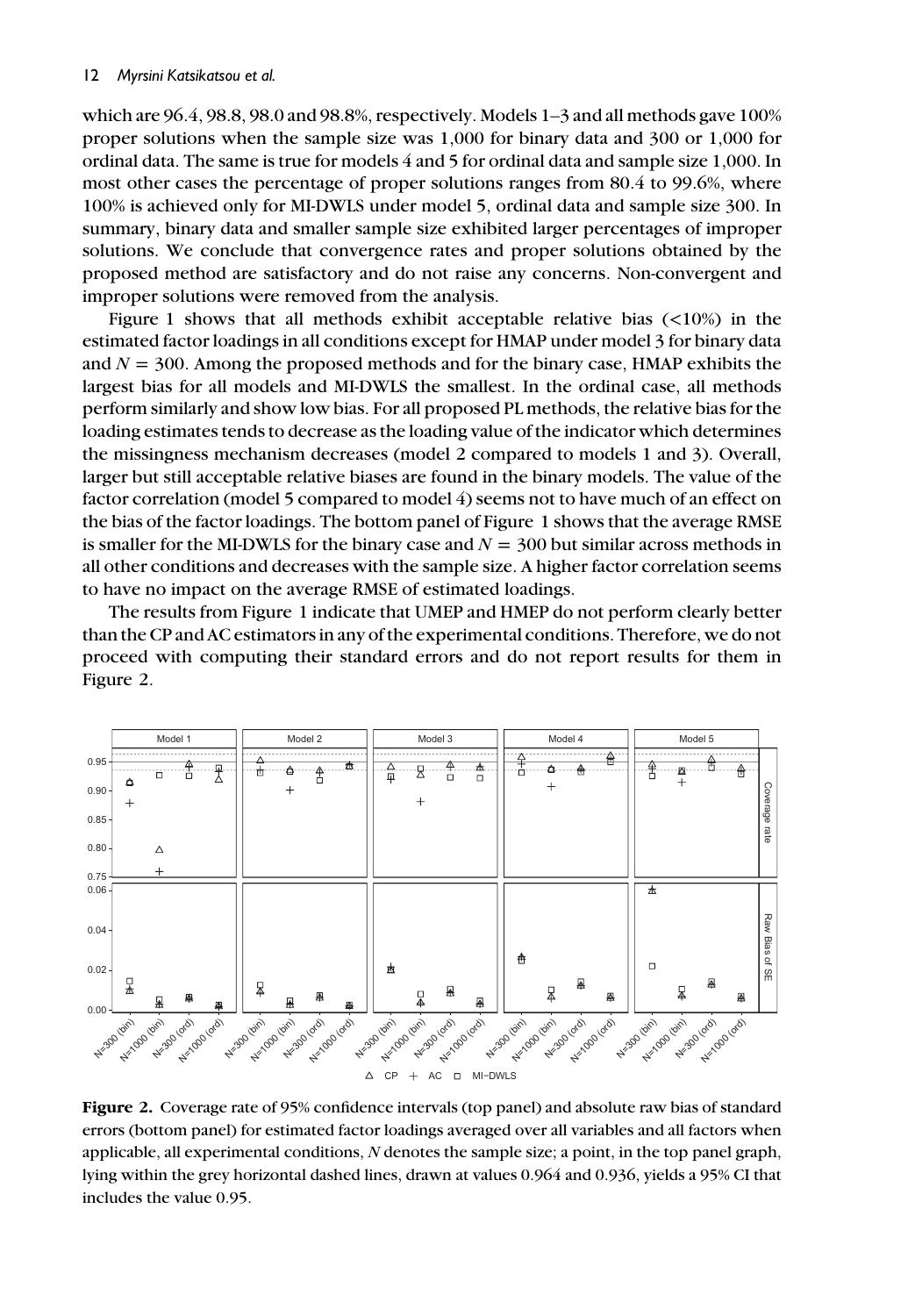

Figure 3. Absolute relative bias (top left panel), RMSE (bottom left panel), coverage rate of 95% confidence intervals (top right panel), and absolute raw bias of standard errors (bottom right panel) for estimated factor correlations for all experimental conditions (N denotes the sample size); a point, in the top panel graph, lying within the grey horizontal dashed lines, drawn at values 0.964 and 0.936, yields a 95% CI that includes the value 0.95.

The top panel of Figure 2 displays the average coverage rate of 95% CIs for factor loadings. The bold horizontal line is drawn at .95 and the thin horizontal lines are drawn at .964 and .936, respectively. A rate lying within the thin horizontal lines yields a 95% CI that includes .95.

The proposed estimators for model 1, binary data and  $N = 1,000$  exhibit unexpected and poor coverage rate performance. The AC estimator also exhibits lower than expected coverage in the binary models  $1-3$  for  $N = 300$  and 1,000. For the ordinal case, all models exhibit acceptable coverage rates in both sample sizes.

The bottom panel of Figure 2 shows that CP and AC have very similar average absolute raw bias for the estimated standard errors of the loadings. The average bias decreases with the sample size increase.

The results for the factor correlation in models 4 and 5 are presented in Figure 3. The top left panel shows that the proposed PL estimators (except HMAP) all have acceptable relative bias in both models, for binary and ordinal data, which decreases with a sample size increase. The RMSE, depicted in the bottom left panel, is very similar for all methods except for model 5, binary data and  $N = 300$ , for which all proposed methods have larger RMSE than MI-DWLS. It is again the case that UMEP and HMEP do not perform significantly better than CP and AC in terms of relative bias and RMSE, and thus we omit them in the comparisons of coverage rate and bias of standard error. The coverage rates are better for model 4 (lower factor correlation) and better in model 5 for the larger sample size but quite unsatisfactory for  $N = 300$  (top right panel). Finally, the average absolute raw bias for the standard errors is similar across the estimators under each condition (bottom right panel).

Figure 4 displays the results for the thresholds. The CP estimator exhibits unacceptable relative bias and has been excluded from the top panel of the figure so as not to distort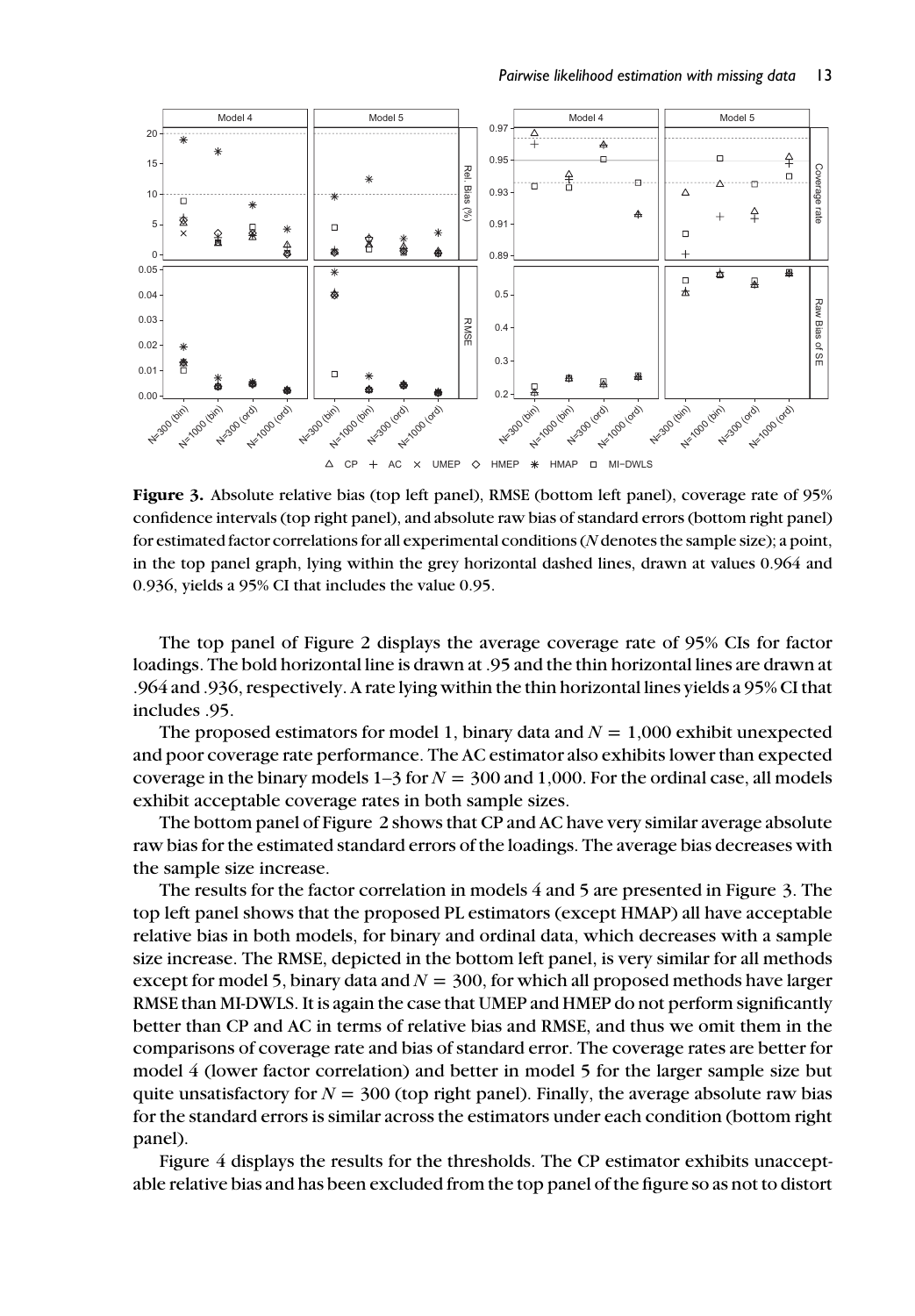

Figure 4. Absolute relative bias (top panel), RMSE (middle panel), and absolute raw bias of standard errors (bottom panel) of estimated thresholds averaged over all variables and all factors when applicable, for all experimental conditions, where  $N$  denotes the sample size.

the remaining results. However, we provide the figure with CP included in the Supporting Information (Figure S5). As seen in the top panel of Figure 4, AC exhibits substantial relative bias in the binary case but acceptable levels in the ordinal case for  $N = 300$  and 1,000. UMEP and HMEP also exhibit acceptable and lower relative bias than AC in all cases except for model 1 and for both sample sizes. The average RMSE, in the middle panel of Figure 4, is nearly identical for all proposed PL methods and MI-DWLS except for AC, which in the cases of binary data and both sample sizes is systematically larger. In both the binary and ordinal case for  $N = 300$ , UMEP and HMEP clearly outperform CP and AC, but we are not convinced that this is a strong argument for preferring the more complicated DR methods even when it comes to binary data and the estimation of factor loadings and factor correlations. The simulation results indicate that the quality of threshold estimation does not seem to affect the quality of the estimation of loadings and factor correlation, which are typically the parameters of interest. Therefore, we do not compute the threshold standard errors for UMEP and HMEP and no results for them are presented in the bottom panel of Figure 4. AC has systematically larger average absolute raw biases in the standard errors in all conditions. An explanation could be that the information in the univariate likelihood functions is repeated in AC's objective function. The CP bias is not much larger than zero in absolute value, but that of MI-DWLS is smaller in all conditions. For all methods, the bias decreases as the sample size increases. Finally, Figures S1–S4 provide the raw bias for each model parameter (factor loadings, factor correlations and thresholds) under all simulation conditions.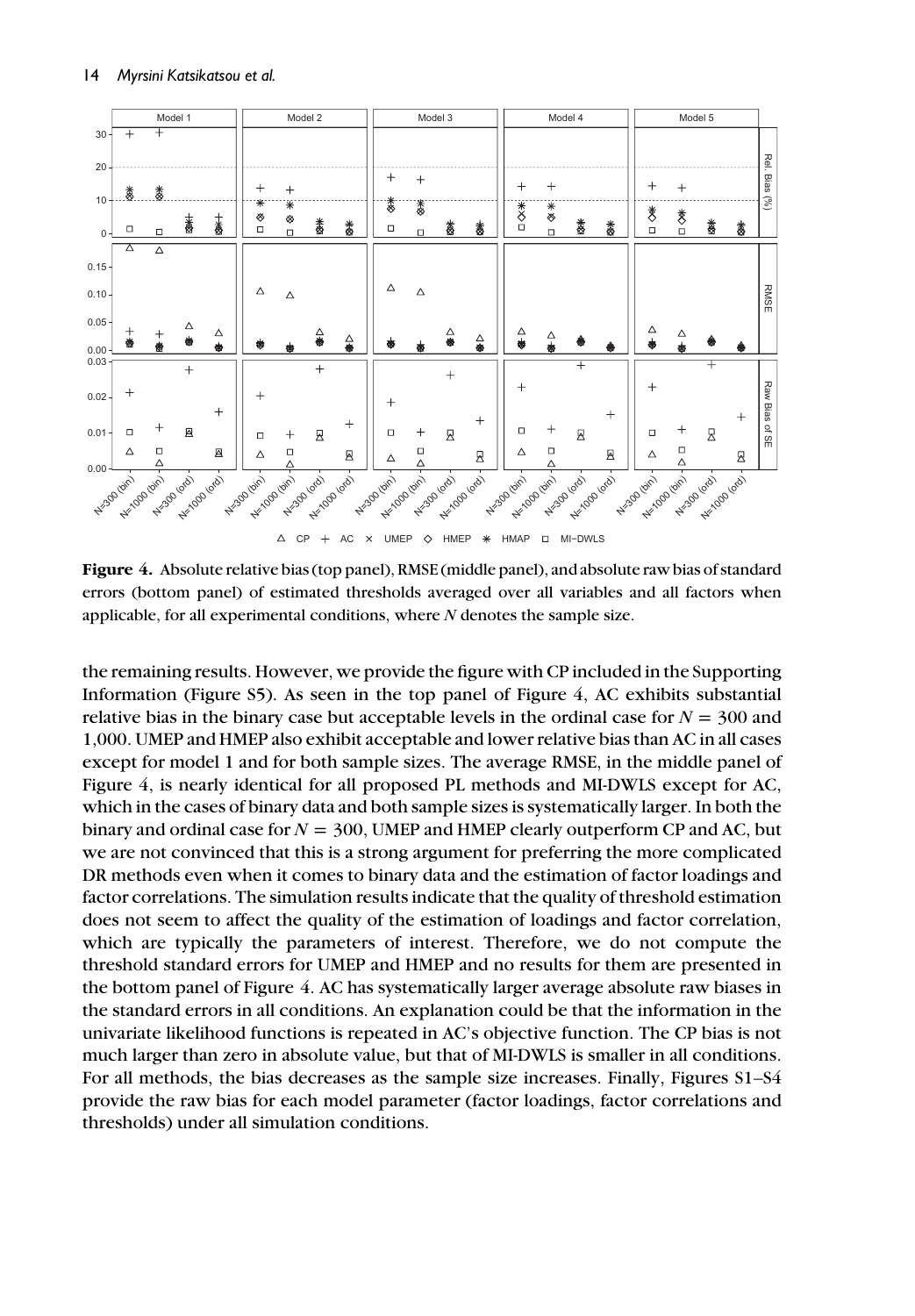|                            | Absolute raw bias |       | Coverage rate | Absolute raw bias of SE |  |
|----------------------------|-------------------|-------|---------------|-------------------------|--|
| Loadings                   |                   |       |               |                         |  |
| $\mathbf{C}$               | .0034             | .0019 | .9506         | .0030                   |  |
| AC                         | .0032             | .0019 | .9471         | .0030                   |  |
| <b>MI-DWLS</b>             | .0019             | .0020 | .9373         | .0053                   |  |
| <b>Factor correlations</b> |                   |       |               |                         |  |
| $\mathbf{C}$               | .0022             | .0024 | .9453         | .4041                   |  |
| AC.                        | .0026             | .0024 | .9437         | .4045                   |  |
| <b>MI-DWLS</b>             | .0035             | .0025 | .9363         | .4053                   |  |
| <b>Thresholds</b>          |                   |       |               |                         |  |
| $\mathbf{C}$               | .0334             | .0052 | .9158         | .0025                   |  |
| AC.                        | .0188             | .0044 | .8569         | .0132                   |  |
| <b>MI-DWLS</b>             | .0029             | .0041 | .9468         | .0050                   |  |

Table 2. Results averaged over the same type of parameters (loadings, factor correlations, thresholds) for all performance criteria (absolute raw bias, RMSE, coverage rate of 95% CIs) for CP, AC, and MI-DWLS estimation methods for the four-factor model with 20 variables (sample size 1,000)

#### 4.4. Part II of the simulation study

The results of part I indicate that, for loadings and factor correlation estimates, CP and AC perform nearly the same as UMEP and HMEP with respect to the average absolute relative bias and RMSE, and exhibit acceptable performance in average coverage rate of 95% CIs and in average bias of standard errors. As long as thresholds are not parameters of interest, these findings, along with the merits of CP and AC (they require only a model for the observed data and the estimation is done in one step), render them preferable to UMEP and HMEP. The latter require the computation of the probabilities  $Pr(y_i^m = a, y_j^m = b | y^{\circ})$ <br>and  $Pr(y_i^m - b | y^{\circ})$  which is infeasible when *t* is large. For example, the B package and Pr  $(y_i^m - b | y^o)$ , which is infeasible when p is large. For example, the R package<br>mnormt which is used in *lavaan* internally for the calculations computes up to 30. mnormt, which is used in *lavaan* internally for the calculations, computes up to 30dimensional normal probabilities. Thus, part II aims to study the performance of CP and AC in a larger model that could be encountered in practice.

The model includes 20 ordinal indicators,  $y_1, \ldots, y_{20}$ , and four factors,  $\eta_1, \ldots, \eta_4$ , each measured by a distinct set of five variables:  $(y_1,...,y_5)$  measure  $\eta_1, (y_6,...,y_{10})$  measure  $\eta_2$ , and so on. The loadings of each set of five variables are .6, .6, .6, .6, .6. The factor correlations are set to .3, .3, .3, .6, .6, .6. All factor variances are fixed to 1. All 20 indicators have four response categories and their threshold values are −1.25, .5 and 1.25. The variables  $y_1, y_6, y_{11}, y_{16}$  are always observed, and their values determine the probability of missingness of the remaining variables measuring the same factor (i.e.,  $y_1$  determines the probability of missingness for  $y_2, \ldots, y_5, y_6$  determines the probability of missingness for  $\gamma_7, \ldots, \gamma_{10}$ , etc.) following the model in (18) with one exception: the probability of missingness conditional on the always-observed item scoring a '4' is now set to .5 and the rest remain the same as in (18). The reasoning here is to induce slightly less severe missingness for the data compared to simulation part I. Indeed, the missing proportion is now 27% on average for each variable (as compared to 31% previously). The sample size is taken to be 1,000 and 50,000, and 250 replications are conducted within each sample size. For sample size 1,000, we give the average absolute raw biases, RMSE, and coverage rates for all parameter estimates. For sample size 50,000, we only study the raw bias of the parameter estimates in order to get an idea of the asymptotic behaviour of CP and AC.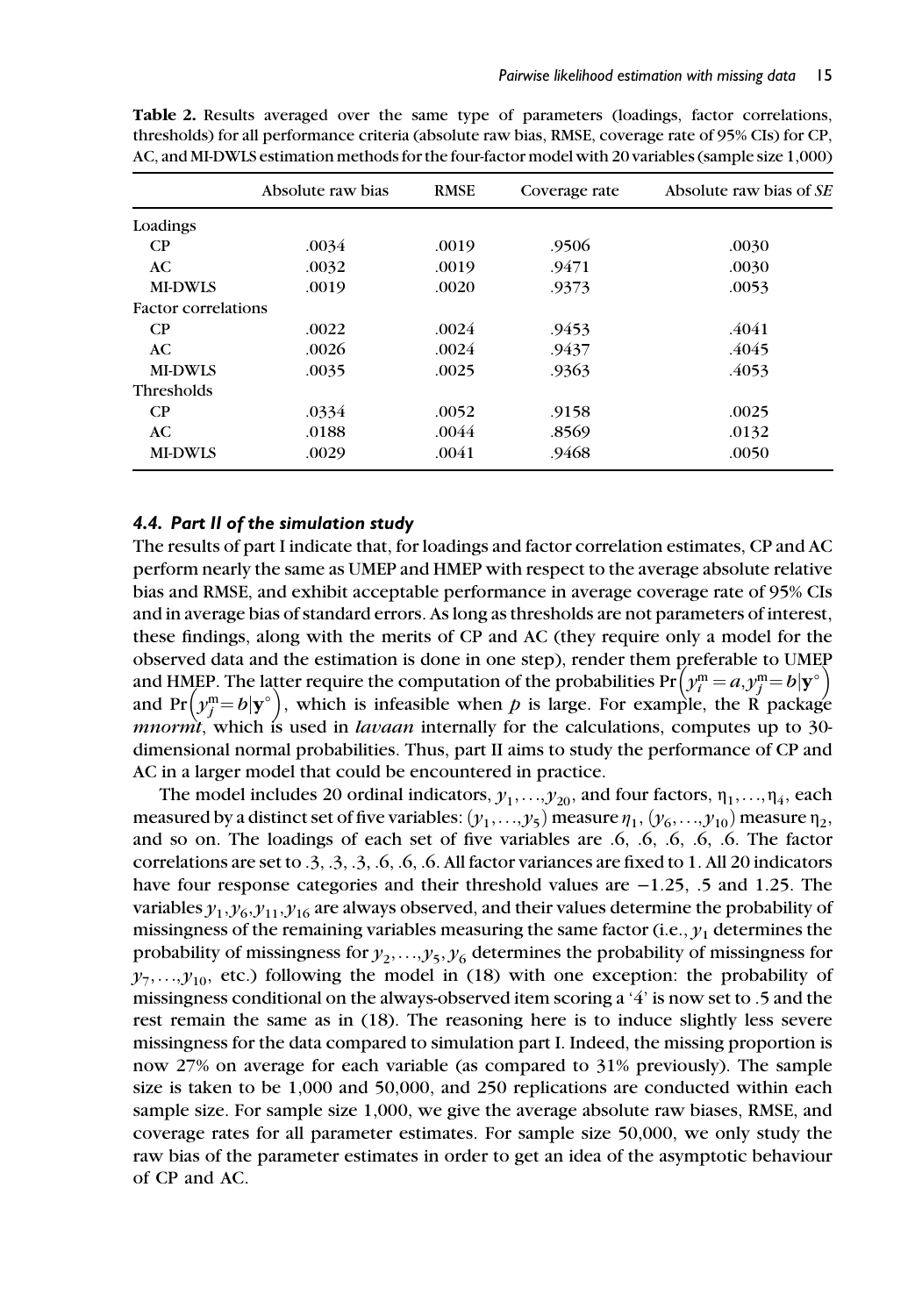#### 16 Myrsini Katsikatsou et al.

Table 2 reports the results for sample size 1,000 which are similar to those of part I. CP and AC exhibit low raw biases for the estimates of factor loadings and factor correlations. Compared to MI-DWLS, the CP and AC average absolute raw bias is larger for the loadings and the thresholds but smaller for the factor correlations. The biases for the thresholds are substantially larger. The average RMSE of loadings and factor correlations is nearly the same for CP, AC and MI-DWLS. The average coverage rate of the 95% CIs for the loadings and factor correlations is very close to .95 for all methods but low for the thresholds under CP and AC. CP, AC and MI-DWLS exhibit very similar and low average absolute raw bias for the estimated standard errors of the loadings. The estimated standard errors for the factor correlations exhibit quite large biases with all methods.

For sample size 50,000, we compute the raw bias for each parameter estimate,  $\hat{\bar{\theta}}_k - \theta$ , for  $k = CP$  and AC, and compare it with the bias when the sample size is 1,000. The results are displayed in the Figure S6 for the loadings and the factor correlations, and in Figure S7 for the thresholds. For all three methods the bias of all loading and factor correlation estimates goes closer to zero when the sample size increases to 50,000. However, both CP and AC overestimate the thresholds, with AC exhibiting systematically smaller bias than CP.

# 5. A study on adult numeracy and literary in the UK

In large-scale assessments, adaptive testing has been implemented in the Organisation for Economic Co-operation and Development (OECD) Survey of Adult Skills developed by the PIAAC. The PIAAC data and the related documentation are publicly available on the OECD website. Here, we analyse a part of the UK data (collected in Round 1, from 2011 to 2012). The grouping variable we use, native versus non-native speakers, is included in the PIAAC data (labelled as 'NATIVESPEAKER') and defined as 'the respondent was considered a native speaker if his or her first language was one of the assessment languages' (OECD, 2016). For meaningful results and a fair comparison between native and non-native speakers, we restrict our analysis to those respondents who took the computer-based assessment after having successfully passed a short test on information and communication technology and reported a 'high' education level according to the background demographic questions (the levels of education are low, medium and high). A respondent who passed the core stage 1 test was administered a core stage 2 test (containing six cognitive items). We select those with scores above 3 (scores range from 0 to 6) who were routed to numeracy and literacy tests. The code to replicate the analysis is given in the Supporting Information.

The latent variables numeracy and literacy are each measured by 18 binary variables, but, due to the adaptive testing design, only nine are administered to a respondent. More specifically, the 18 variables are divided into three testlets of nine questions each. The testlets vary in difficulty, with testlet 1 being the easiest and testlet 3 the most difficult. Testlets 1 and 2 have five common questions and testlets 2 and 3 have four common questions, while testlets 1 and 3 have no common questions.

All three testlets have a positive probability of being administered which depends on the respondent's core stage 2 test score. The higher the score, the higher the probability that the more difficult testlet will be administered (see OECD, 2016, Chapter 1). Thus, there are missing values for test items not having been administered and the missingness is at random by design.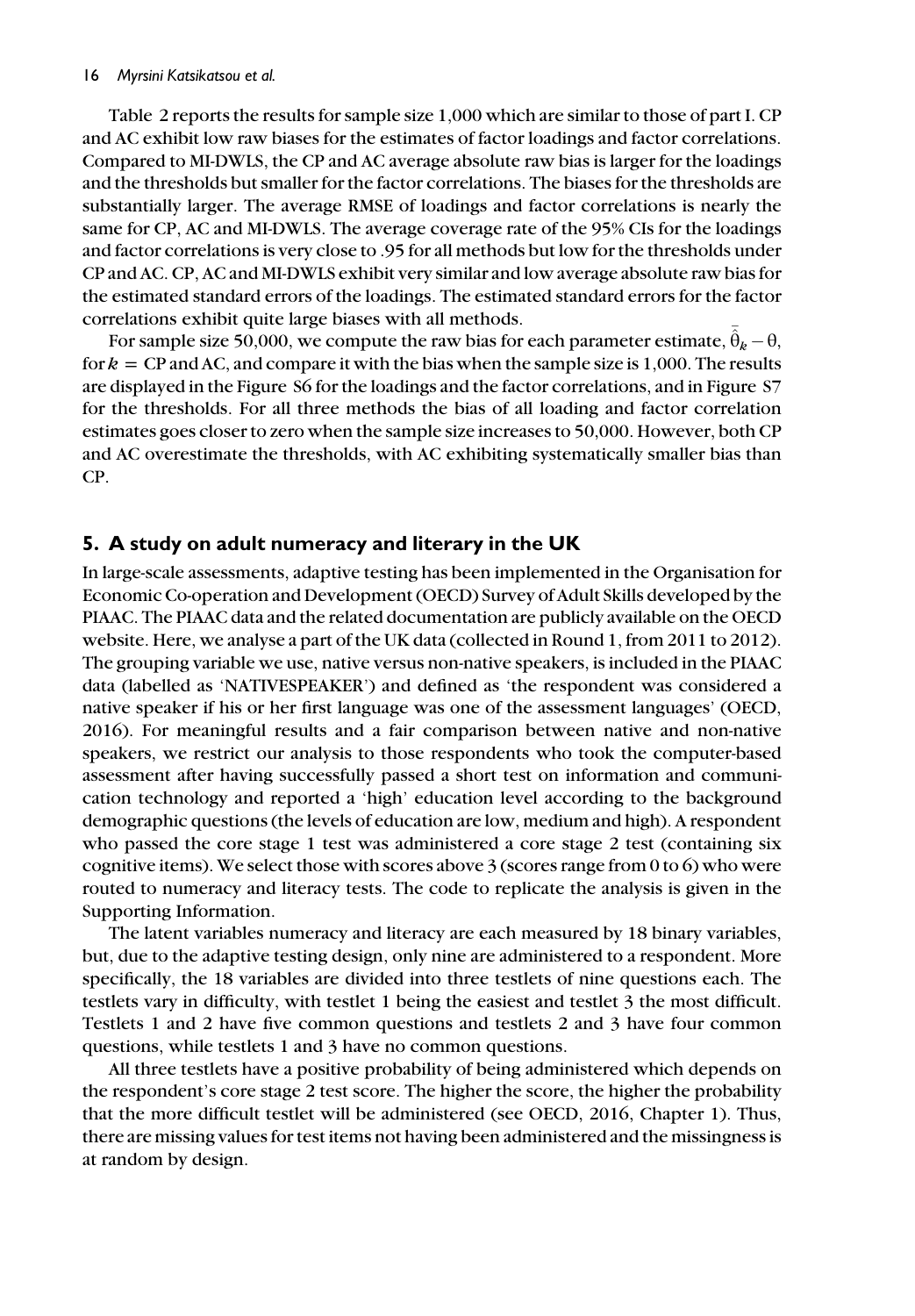To ensure that the missingness is at random, we excluded the respondents who actively skipped administered questions or did not reach some of the questions because they ran out of time. The rate of this kind of item non-response ranges from .07% to 3.7% and the cases with at least one item skipped or not reached represent 18.5% of the initial sample. Tables S5 and S6 provide information on all types of missingness in the data (planned missingness, no response, not reached/not attempted) as well as the percentages of incorrect and correct response for each item. Keeping only the respondents for which both numeracy and literacy are measured and also eliminating the respondents who had either no responses or not reached/not attempted entries, the size of the analysed data is 1,170.

To estimate the correlation between numeracy and literacy, we fitted a two-factor model as defined in (1) and (2), where,  $\eta$  is a two-dimensional vector and  $\Lambda$  is of dimension  $36 \times 2$ . In  $\Lambda$ , the first 18 loadings of the first column and the last 18 loadings of the second column are free to be estimated, while the remaining loadings are fixed to 0.  $\Phi$  is a 2  $\times$  2 matrix with 1s on the main diagonal to define the scale of the latent variables, while  $\phi_{12}$  is free to be estimated.  $\Theta_{\varepsilon}$  satisfies the equation  $\Theta_{\varepsilon} = I - \text{diag}(\Lambda \Phi \Lambda I)$ . The vector  $\tau$ , in this example, includes 36 thresholds free to be estimated.

Among the proposed PL methods, we consider only the CP and the AC, and compare them with the MI-DWLS. Although the HMEP was attempted, it was found to be computationally infeasible. This is because for each respondent, 36 eleven-dimensional integrals over an eleven-variate normal distribution need to be computed and this needs to be repeated for 1,170 respondents. The use of the UMEP is not possible for PIAAC data as there are no data at all for some pairs of indicators (testlets 1 and 3 have no common questions). For the same reason, the variance–covariance model cannot be used as an imputation model in MI-DWLS, and instead we use the two-factor model assumed for the observed data. Ten imputed data sets are analysed. All three methods are quite fast. It took half a minute to produce the output for a single core an Intel Core i7 processor running at 2.20 GHz. Figure S8 displays the estimated parameters and their corresponding estimated standard errors. All three methods suggest that there is a fairly high correlation between literacy and numeracy for the subset of respondents analysed. CP and AC estimate the factor correlation to be .82 and MI-DWLS to be .77. The MI-DWLS estimated standard error for the factor correlation is only slightly larger than that of CP and AC, both of which yield almost identical standard errors. Regarding the loadings and the thresholds, CP and AC produce almost identical estimates, while the MI-DWLS ones are slightly larger. The CP and AC standard errors for the loadings are also nearly identical. For the thresholds, the AC standard errors are smaller than the CP ones. The MI-DWLS standard errors are larger than those of CP and AC for both the loadings and thresholds.

To test whether native and non-native English-speakers differ in numeracy and literacy, we carry out a two-group factor analysis. The CFA model defined in (1) and (2) can be extended to a two-group factor analysis model by adding a superscript g to all variables and parameters, with g denoting the group membership. Here, let  $g = 1$  for the native speakers and  $g = 2$  for the non-native speakers. Since the test items are meant to measure the factors in exactly the same way for both groups, we assume measurement equivalence, that is,  $\Lambda^{(1)} = \Lambda^{(2)}$  and  $\tau^{(1)} = \tau^{(2)}$ . The matrices  $\Theta_{\varepsilon}^{(g)}$  should satisfy the equation  $\Theta_{\varepsilon}^{(g)} = \text{diag}(P^{(g)} - \Lambda \Phi^{(g)} \Lambda I), g = 1, 2$ . The model for the latent variables is modified to: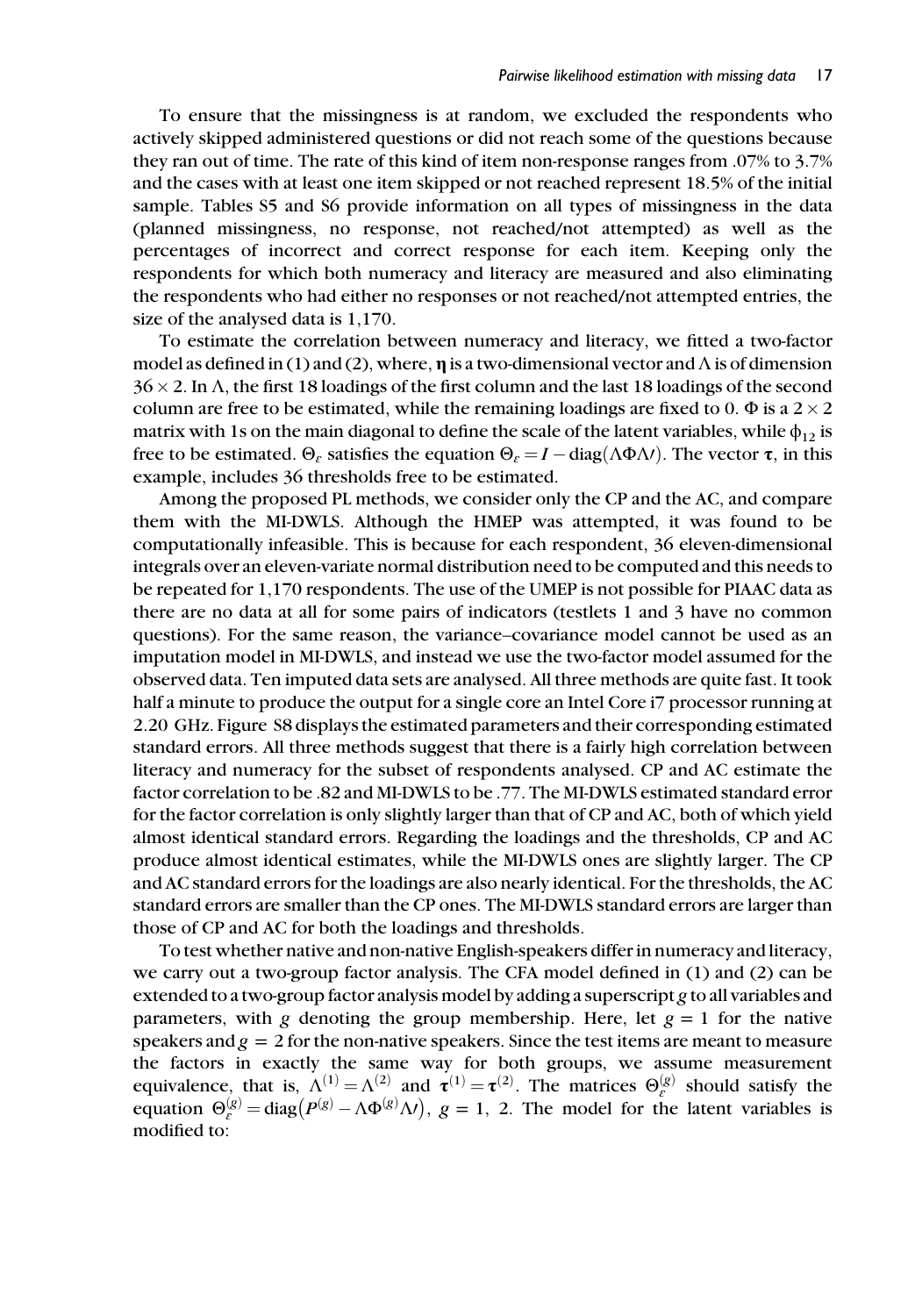Table 3. CP and AC estimates and standard errors for factor means, variances and covariances as well as *p*-values for factor means for the two-group, two-factor model fitted to the UK data. Subscripts 1 and 2 denote literacy and numeracy, respectively; superscripts 1 and 2 in parentheses denote the native speakers group and the non-native speakers group, respectively

|                                                | Estimate |      | Standard error |       | <i>p</i> -value |         |  |
|------------------------------------------------|----------|------|----------------|-------|-----------------|---------|--|
| Parameter                                      | $\rm CP$ | AC.  | СP             | AC.   | $\mathbf{C}$    | AC      |  |
| $\overset{\varphi_{21}^{(1)}}{\alpha_1^{(2)}}$ | .799     | .797 | .045           | .045  |                 |         |  |
|                                                | .805     | .834 | .455           | .182  | .077            | < 0.001 |  |
|                                                | .428     | .447 | .807           | .445  | .596            | .316    |  |
| $\alpha_{2}^{(2)}$<br>$\phi_{1,1}^{(2)}$       | .447     | .365 | .999           | .526  |                 |         |  |
|                                                | .872     | .802 | 1.475          | 1.033 |                 |         |  |
| $\phi_{22}^{(2)}$<br>$\phi_{21}^{(2)}$         | .609     | .532 | .889           | .541  |                 |         |  |

$$
\begin{pmatrix} \eta_1^{(1)} \\ \eta_2^{(1)} \end{pmatrix} \sim \mathcal{N}_2\bigg(\binom{0}{0}, \binom{1}{\varphi_{21}^{(1)}-1}\bigg).
$$

and

$$
\begin{pmatrix} \eta_1^{(2)} \\ \eta_2^{(2)} \end{pmatrix} \sim \mathcal{N}_2\Biggl(\begin{pmatrix} \alpha_1^{(2)} \\ \alpha_2^{(2)} \end{pmatrix}\! , \begin{pmatrix} \varphi_{11}^{(2)} \\ \varphi_{21}^{(2)} \phantom{.} \varphi_{22}^{(2)} \end{pmatrix}\Biggr),
$$

where  $\eta_1^{(g)}$  and  $\eta_2^{(g)}$  denote literacy and numeracy in group  $g$  respectively, and  $\alpha_1^{(2)}$  and  $\alpha_2^{(2)}$ are the means of the factors in group 2. The means and variances of the factors in group 1 are fixed to 0 and 1, respectively, to define their scales.

For the two-group model, the CP and AC log-likelihood functions are

$$
pl^{\text{CP}}\left(\boldsymbol{\theta};\left(\mathbf{y}_{1}^{(1)},\ldots,\mathbf{y}_{N_{1}}^{(1)},\mathbf{y}_{1}^{(2)},\ldots,\mathbf{y}_{N_{2}}^{(2)}\right)\right) = \sum_{g=1}^{2} \sum_{n=1}^{N_{g}} pl_{n}^{\text{CP}}\left(\boldsymbol{\theta};\mathbf{y}_{n}^{(g)}\right),
$$

$$
pl^{\text{AC}}\left(\boldsymbol{\theta};\left(\mathbf{y}_{1}^{(1)},\ldots,\mathbf{y}_{N_{1}}^{(1)},\mathbf{y}_{1}^{(2)},\ldots,\mathbf{y}_{N_{2}}^{(2)}\right)\right) = \sum_{g=1}^{2} \sum_{n=1}^{N_{g}} pl_{n}^{\text{AC}}\left(\boldsymbol{\theta};\mathbf{y}_{n}^{(g)}\right),
$$

where  $pl_n^{\text{CP}}(\theta; \mathbf{y}_n^{(g)})$  and  $pl_n^{\text{AC}}(\theta; \mathbf{y}_n^{(g)})$  are defined in (9) and (10) respectively, with the difference of adding a superscript  $g$  to the  $y$ . The sample size of native speakers is  $N_1 = 1,078$  and that of non-native speakers is  $N_2 = 92$ .

MI-DWLS in multi-group analysis is complicated. Different strategies have been suggested in the literature (e.g., product term imputation, separate group imputation) so that possible interactive effects between the grouping variable and the remaining variables will be preserved during the imputation, and in this way bias in the parameter estimates is avoided. Mplus version 7.11 does not offer the option of multiple imputation in the case of multi-group analysis within the CFA framework with ordinal indicators. For this, we fitted the model using only CP and AC.

Both CP and AC are fast to implement; it takes each of them  $2\frac{1}{2}$  minutes to fit the twogroup two-factor model. The estimated loadings and thresholds (which are nearly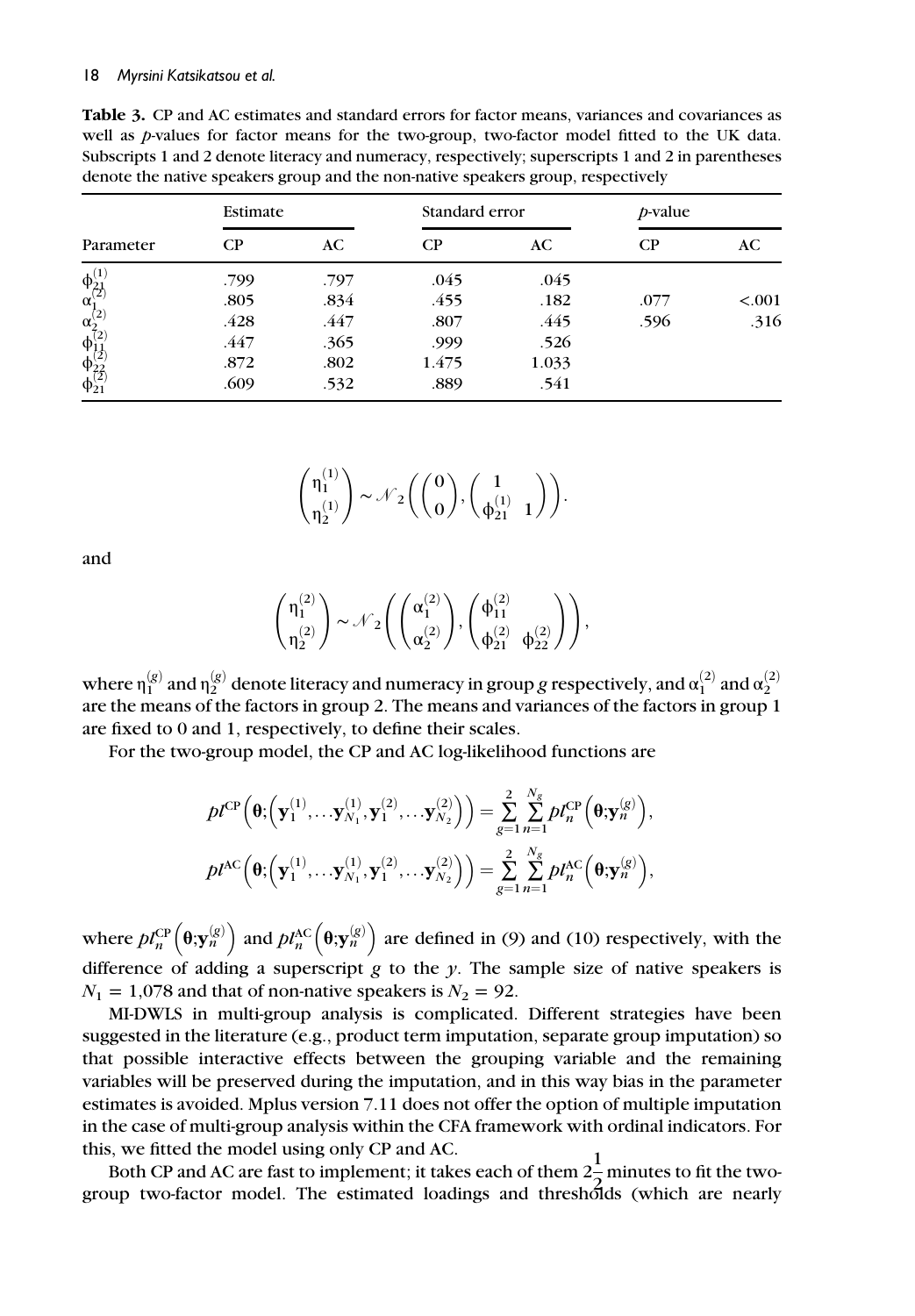identical between the methods) and their standard errors (which are very similar for the loadings between the methods but for the thresholds; the AC ones are systematically smaller) are displayed in Figure S9. The estimates and standard errors for the factor means, variances and covariances, which are the parameters of interest, are reported in Table 3. The qualitative results are similar for both methods and need to be interpreted with caution because the size of the non-native speakers group is very small, 92; it is less than one-tenth of the size of the native speakers group, which is 1,078. The estimates of the factor means indicate that non-native speakers have, on average, lower levels of literacy and numeracy than native speakers, but the difference is rather small, less than one standard deviation. (Note that, for all binary indicators, the correct answer is coded with 1 and an incorrect answer with 2; since the loading estimates are positive, higher values of the factors denote lower level of the skills they represent.) Only the mean of literacy,  $\alpha_1^{(2)}$ , is found to be statistically significant in the case of AC only (p-value <.001). In both CP and AC, non-native speakers exhibit smaller variances for both literacy and numeracy and higher correlation between literacy and numeracy (approximately .98) than native speakers.

## 6. Conclusions and discussion

We develop and study the performance of complete-pairs (CP), available-cases (AC) and three variants of the doubly robust (DR) pairwise likelihood (PL) estimators for confirmatory factor analysis (CFA) models with binary and ordinal variables and missing at random (MAR) data. Our simulation results indicate that the general result, that CP and AC yield biased estimators because they ignore the missing-data mechanism, does not necessarily apply to CFA. CP and AC are found to have acceptable relative bias and close to zero raw bias for loading and factor correlation estimates, decreasing with a sample size increase. Overall, larger but still acceptable relative biases were found in the binary models compared to the ordinal ones. The CP and AC coverage rates of 95% CIs for loadings and factor correlations are satisfactory and improve with a sample size increase. The only systematic difference between CP and AC in their performance lies in the estimation of thresholds. AC yields threshold estimates that have unacceptable relative bias in the case of binary data but acceptable for ordinal data, and CP has unacceptable bias in all cases. We also study three variants of the DR PL estimator which we term the unconstrained model exact probability (UMEP), hypothesized model exact probability (HMEP), and hypothesized model approximate probability (HMAP) approaches. In the binary model HMAP often exhibits an unacceptable performance, while the performance of UMEP and HMEP in relative and raw bias for loadings and factor correlations is nearly identical to that of CP and AC. UMEP and HMEP outperform CP and AC only in the estimation of thresholds. However, as long as thresholds are not parameters of interest, CP and AC are preferred because they require only a model for the observed data, the estimation is done in one step, and the estimation of standard errors is straightforward. UMEP and HMEP are computationally intensive and become infeasible for a large number of variables (e.g., beyond 30).

Both CP and AC exhibit competitive performance compared to MI-DWLS except for the estimation of thresholds. An advantage of CP and AC over MI-DWLS is that they only require a model for the observed data. Moreover, the extension of CP and AC to the analysis of multi-group data is straightforward, while multiple imputation should be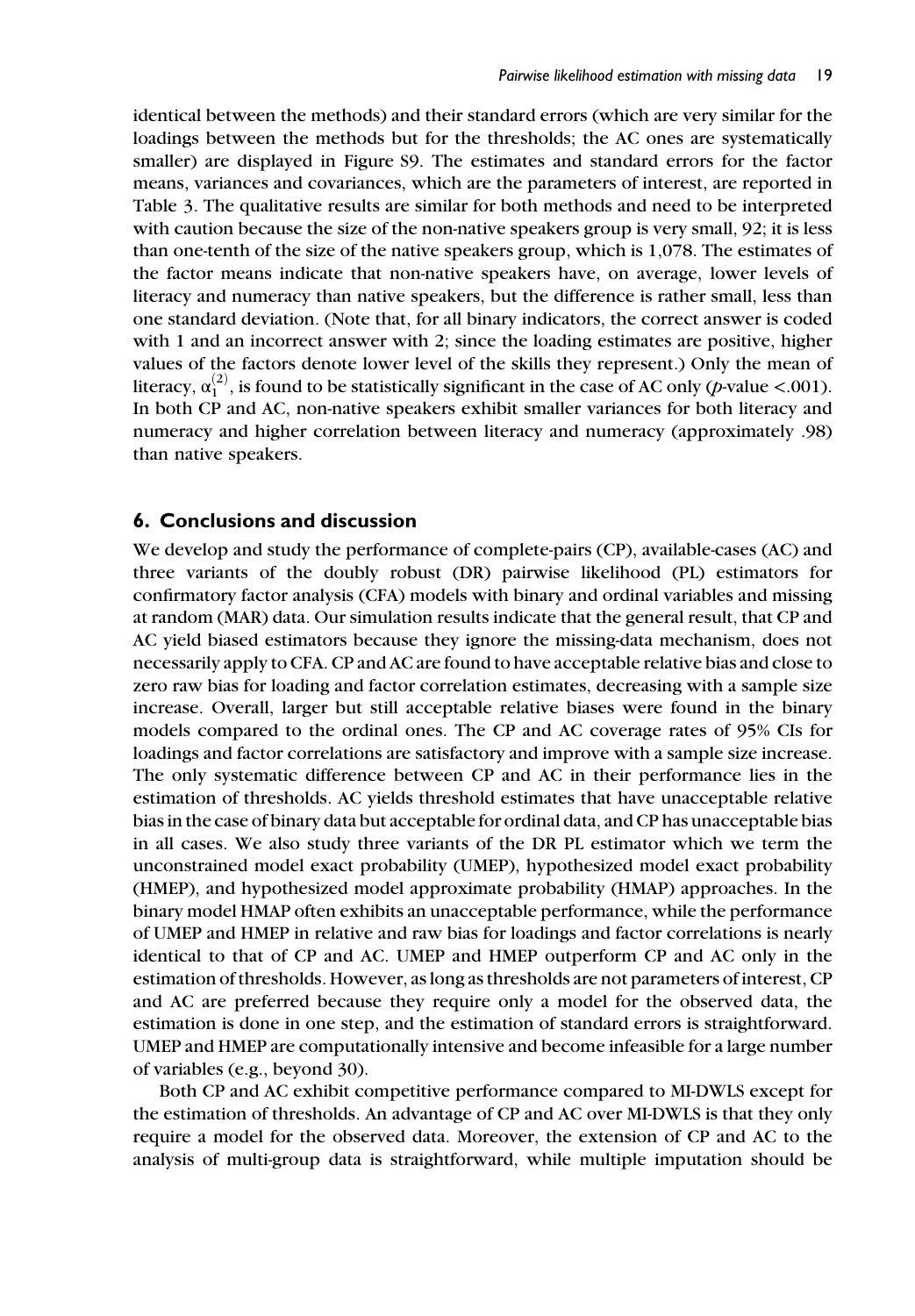conducted with caution so that the data imputation will not distort possible interaction effects between the grouping variable and the remaining variables.

The results of the paper are applicable to exploratory factor analysis and structural equation modelling (SEM) with categorical variables. As the general formulation of the model is the same, the form of the objective function of the proposed methods remains unchanged. The CP and AC estimators can also be extended to factor analysis and SEM with mixed variables (categorical and continuous). What is needed in addition is to specify the bivariate log-likelihood functions for the pairs of continuous variables and the pairs of one categorical and one continuous variable. Finally, some first simulation results indicate that CP and AC may perform satisfactorily within CFA models with missing not at random data, which could be a topic for future research.

Finally, we should note that the estimators proposed here assume that the model is correctly specified. Lindsay et al. (2011) and Yi and Reid (2010) mention that composite likelihood estimators might exhibit more robustness compared to traditional likelihood methods since they require correct model specification in the lower order margins than in the full pattern. However, there is also more recent work that indicates that this might not be the case in all models and, in particular, Ogden (2016) studied the case of misspecifying the random effect distribution in generalized mixed effect models. Factor analysis models also depend on correctly specifying the distribution of the latent variables and therefore further investigation is needed to address the robustness of the pairwise likelihood estimator under model misspecification and missing values.

## Acknowledgements

The first author was funded by the Economic and Social Research Council under the Future Research Leaders Scheme grant ES/L009838/1.

## Conflicts of interest

All authors declare no conflict of interest.

## Data Availability Statement

The data are publicly available on the OECD's website.

## **References**

- Asparouhov, T., & Muthén, B. (2010). Weighted least squares estimation with missing data. *Mplus* Technical Appendix, 2010, 1–10.
- Bang, H., & Robins, J. M. (2005). Doubly robust estimation in missing data and causal inference models. Biometrics, 61, 962–972.
- Birhanu, T. (2012). Pseudo-likelihood and estimating equation methodology for incomplete data. Ph. D. thesis, Universiteit Hasselt, Belgium.
- De Leon, A. R. (2005). Pairwise likelihood approach to grouped continuous model and its extension. Statistics and Probability Letters, 75, 49–57.<https://doi.org/10.1016/j.spl.2005.05.017>
- Fonseca, G., & Grassetti, L. (2010). Pairwise likelihood for missing data treatment in VAR models. Technical report, Department of Statistics, University of Udine, Italy.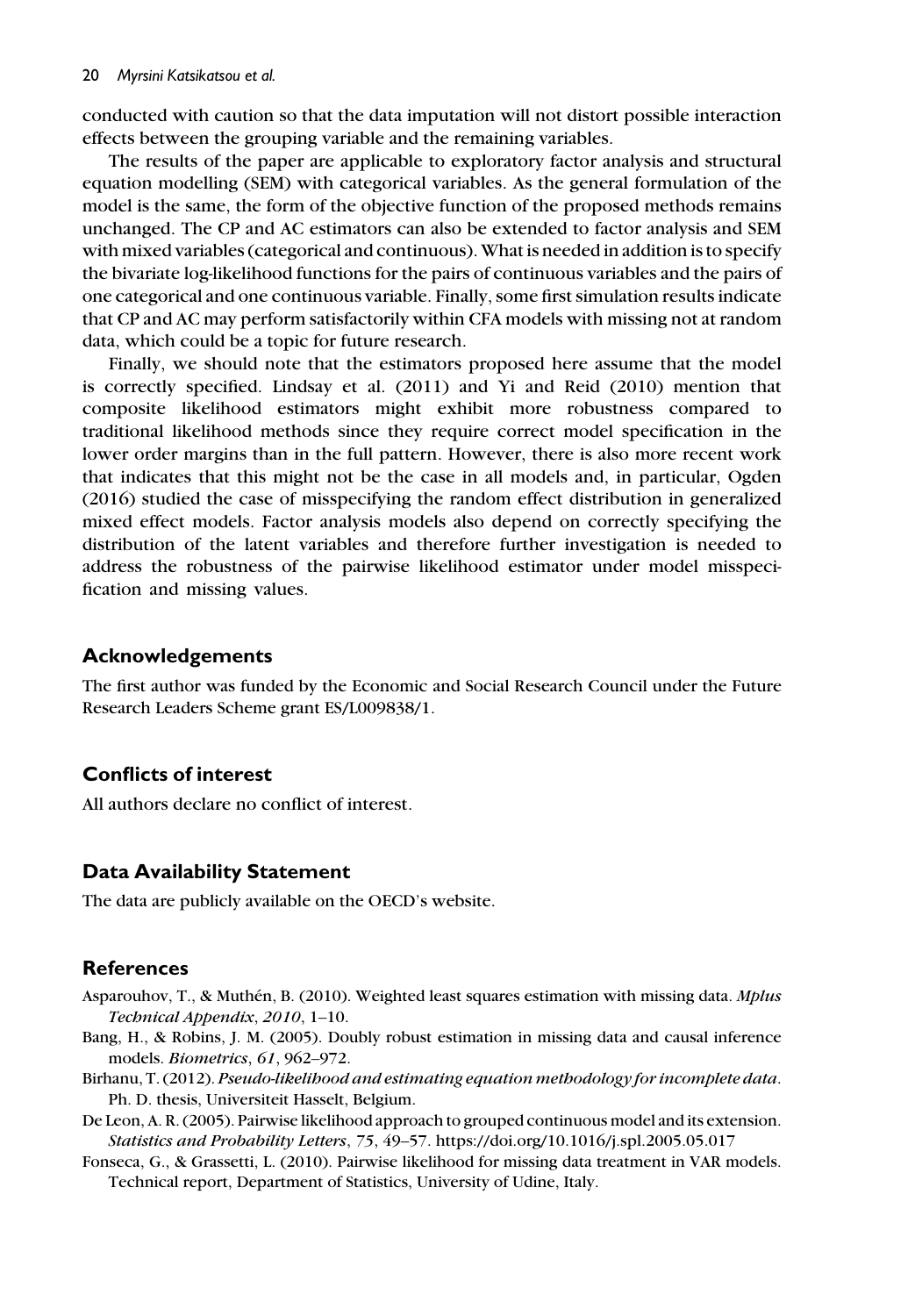- Forero, C. G., & Maydeu-Olivares, A. (2009). Estimation of IRT graded response models: Limited versus full information methods. Psychological Methods, 14, 275–299. [https://doi.org/10.1037/](https://doi.org/10.1037/a0015825) [a0015825](https://doi.org/10.1037/a0015825)
- He, W., & Yi, G. (2011). A pairwise likelihood method for correlated binary data with/without missing observations under generalized partially linear single-index models. Statistica Sinica, 21, 207–229.
- Jöreskog, K. G. (1994). On the estimation of polychoric correlations and their asymptotic covariance matrix. Psychometrika, 59, 381–389.<https://doi.org/10.1037/a0015825>
- Jöreskog, K. G., & Moustaki, I. (2001). Factor analysis of ordinal variables: A comparison of three approaches. Multivariate Behavioral Research, 36, 347–387. [https://doi.org/10.1207/](https://doi.org/10.1207/S15327906347-387) [S15327906347-387](https://doi.org/10.1207/S15327906347-387)
- Katsikatsou, M. (2013). Composite likelihood estimation for latent variable models with ordinal and continuous or ranking variables. Ph. D. thesis, Uppsala Universitet.
- Katsikatsou, M., Moustaki, I., Yang-Wallentin, F., & Jöreskog, K. G. (2012). Pairwise likelihood estimation for factor analysis models with ordinal data. Computational Statistics and Data Analysis, 56, 4243–4258.<https://doi.org/10.1207/S15327906347-387>
- Kenward, M. G., & Molenberghs, G. (1998). Likelihood based frequentist inference when data are missing at random. Statistical Science, 13(3), 236–247.<https://doi.org/10.1214/ss/1028905886>
- Lee, S., Poon, W., & Bentler, P. (1990). Full maximum likelihood analysis of structural equation models with polytomous variables. Statistics and Probability Letters, 9, 91–97. [https://doi.org/10.1016/0167-7152\(90\)90100-L](https://doi.org/10.1016/0167-7152(90)90100-L)
- Lindsay, B. (1988). Composite likelihood methods. Contemporary Mathematics, 80, 221–239.
- Lindsay, B. G., Yi, G. Y., & Sun, J. (2011). Issues and strategies in the selection of composite likelihoods. Statistica Sinica, 21, 71–105.
- Liu, J. (2007). Multivariate ordinal data analysis with pairwise likelihood and its extension to SEM. Ph. D. thesis, University of California, Los Angeles.
- Molenberghs, G., Kenward, M., Verbeke, G., & Birhanu, T. (2011). Pseudo-likelihood estimation for incomplete data. Statistica Sinica, 21, 187–206.
- Muthen, B. (1984). A general structural equation model with dichotomous, ordered, categorical, and ´ continuous latent variables indicators. Psychometrika, 49, 115–132.
- OECD. (2016). Technical report of the Survey of Adult Skills (PIAAC). Technical report, Organisation for Economic Co-operation and Development.
- Ogden, H. E. (2016). A caveat on the robustness of composite likelihood estimators: The case of a misspecified random effect distribution. Statistica Sinica, 26, 639–651.
- Poon, W. Y., & Lee, S. Y. (1987). Maximum likelihood estimation of multivariate polyserial and polychoric correlation coefficients. Psychometrika, 52, 409–430.
- Robins, J. M., & Rotnitzky, A. (1992). Recovery of information and adjustment for dependent censoring using surrogate markers. In N. P. Jewell, K. Dietz & V. Farewell (Eds.), AIDS epidemiology: Methodological issues. Boston, MA: Birkhauser.
- Robins, J. M., Rotnitzky, A., & Zhao, L. P. (1994). Estimation of regression coefficients when some of the regressors are not always observed. Journal of the American Statistical Association, 89, 846–866.
- Robins, J. M., Rotnitzky, A., & Zhao, L. P. (1995). Analysis of semi-parametric regression models for repeated outcomes in the presence of missing data. Journal of the American Statistical Association, 90, 106–121.<https://doi.org/10.1080/01621459.1995.10476493>
- Rotnitzky, A. (2009). Inverse probability weighted methods. In G. Fitzmaurice, M. Davidian, G. Verbeke & G. Molenberghs (Eds.), *Longitudinal data analysis* (pp. 453–476). Boca Raton, FL: CRC/Chapman & Hall.
- Rubin, D. B. (1976). Inference and missing data. Biometrika, 63, 581–592. [https://doi.org/10.1093/](https://doi.org/10.1093/biomet/63.3.581) [biomet/63.3.581](https://doi.org/10.1093/biomet/63.3.581)
- Rubin, D. B. (1978). Multiple imputations in sample surveys a phenomenological Bayesian approach to nonresponse. In Imputation and editing of faulty or missing survey data (pp. 1–23). Washington, DC: US Department of Commerce.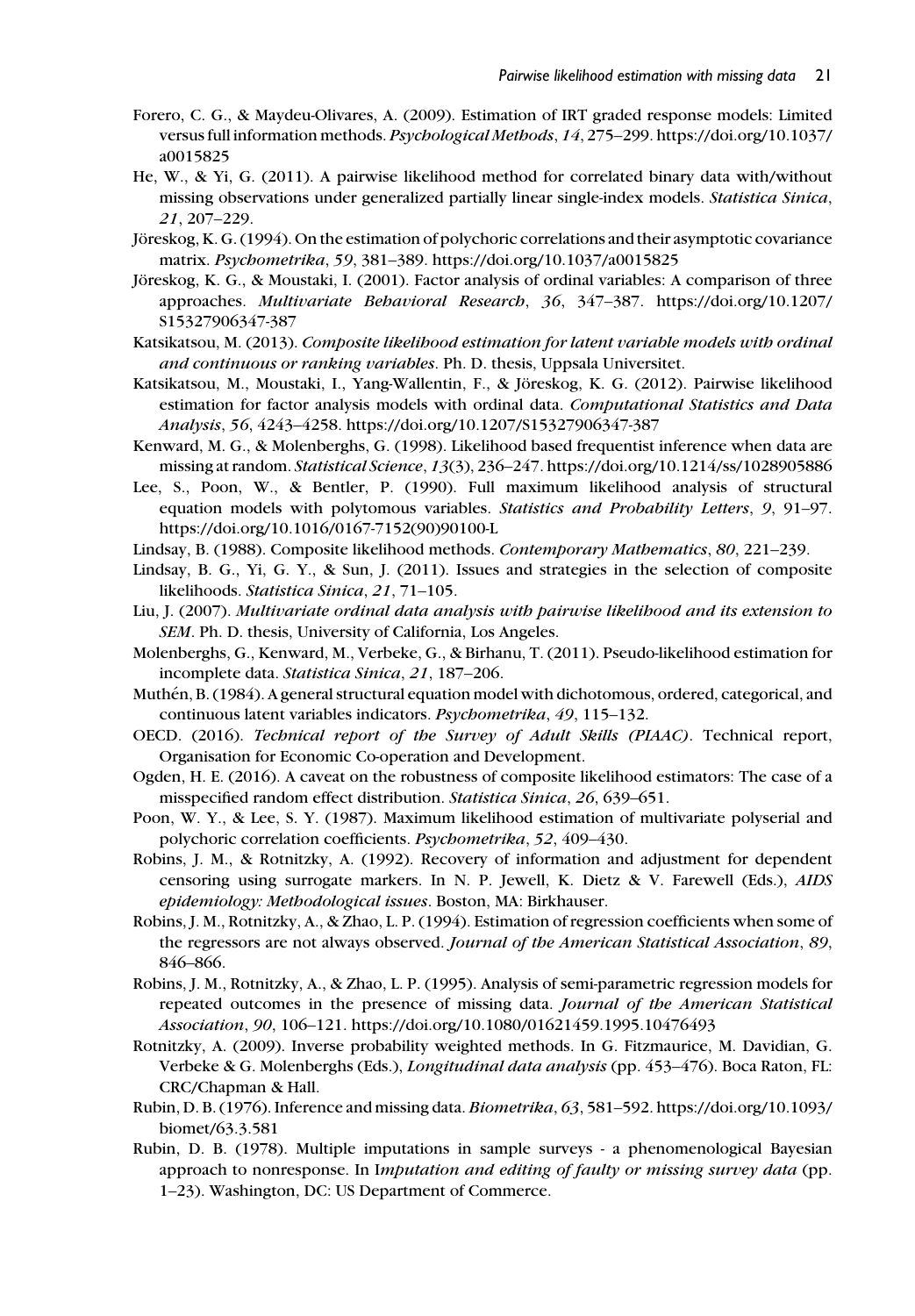- Schafer, J. (1997). Analysis of incomplete multivariate data. Boca Raton, FL: Chapman & Hall/ CRC.
- Scharfstein, D. O., Rotnitzky, A., & Robins, J. M. (1999). Adjusting for nonignorable drop-out using semiparametric nonresponse models. Journal of the American Statistical Association, 94, 1096–1120.with Rejoinder, 1135-1146.<https://doi.org/10.1080/01621459.1999.10473862>
- Xi, N. (2011). A Composite likelihood approach for factor analyzing ordinal data. Ph. D. thesis, The Ohio State University.
- Yi, G. Y., & Reid, N. (2010). A note on mis-specified estimating functions. Statistica Sinica, 20, 1749–1769.
- Yi, G., Zeng, L., & Cook, R. (2011). A robust pairwise likelihood method for incomplete longitudinal binary data arising in clusters. The Canadian Journal of Statistics, 39, 34–51. [https://doi.org/](https://doi.org/10.1002/cjs.10089) [10.1002/cjs.10089](https://doi.org/10.1002/cjs.10089)

Received 30 July 2019; revised version received 10 February 2021